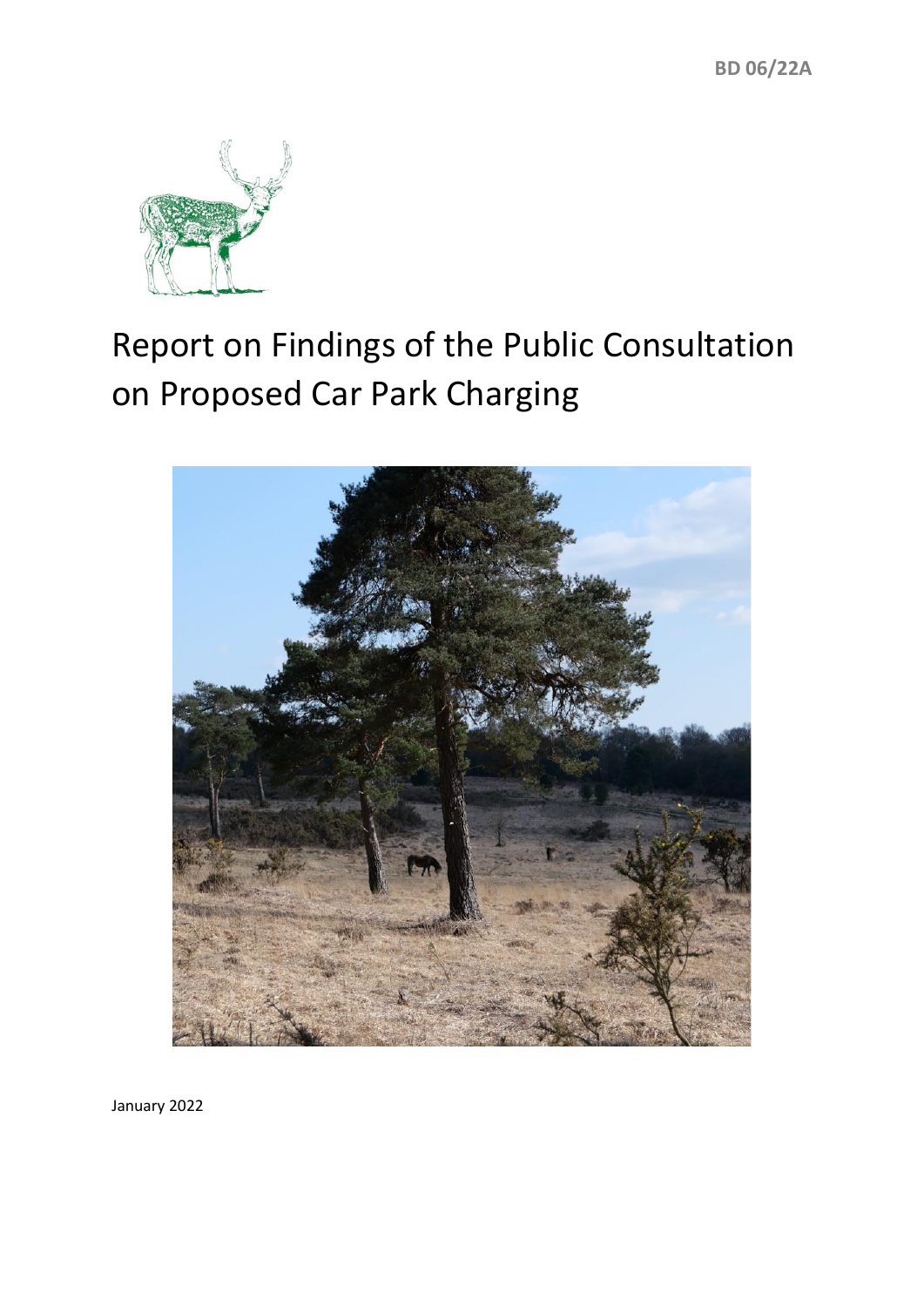# **Summary**

This document sets out a headline summary, details of responses to fixed questions and an analysis of information provided in free text boxes recorded from the public consultation on a proposal to introduce car park charging to Ashdown Forest. It does not include a view or a response to these findings. The intention is to present the information received through the public consultation to the Board of Conservators.

## **Respondents**

- The questionnaire was completed by 2,786 respondents.
- 1,821 respondents made written statements through the questionnaire. These were broken down into 3,795 comments expressing perspectives, concerns, questions and suggestions.
- Respondents answered questions about their main activities, duration of visits, and number of years visiting the Forest. These were different from the 2016 Footprint Ecology Visitor Survey results. The number of correspondents that reported being residents and commoners may indicate that those replying to the consultation were not representative of the wider community of Forest users. This suggests a need for a level of care in extrapolating findings to the wider community of Forest users.

## **Ashdown Forest funding**

• 70% of respondents felt that Ashdown Forest needed more funding.

## **Reject or support**

- Based on the tick box section, 43% of respondents disagreed strongly with the proposed introduction of parking charges, while 11% disagreed slightly.
- 20% agreed strongly with the proposal with 24% agreeing slightly.
- Overall, 54% of respondents disagreed, while 44% agreed.
- Respondents could also make statements within a free text box. Of the 520 that made comments expressing views in this way on the introduction of parking charges, 38% rejected the proposal, 27% rejected it claiming Ashdown Forest should be free and open to all, while 34% accepted the proposal.

## **Proposed tariff levels**

- 74% of respondents felt the proposed hourly or daily rates were "too high" or "a bit too high". 19% felt they were "about right". 1% felt they were "too low" or "a bit too low".
- 77% of respondents felt the proposed annual pass cost was "too high" or "a bit too high". 18% felt it was "about right". 2% felt it was "too low" or "a bit too low".
- 16% of respondents answered that they were "very likely" to purchase an annual pass, with 12% "quite likely". Meanwhile 45% indicated they were "very unlikely" and 18% "not very likely" to purchase an annual pass.
- 17% of respondents who made written statements included comments saying that the proposed level of charges was too high and should be reduced for a range of reasons.

## **Key areas of concern for respondents**

• Restricted access: 28% of all comments expressed concern that parking charges would lead to restrictions on access including: exclusion of low-income households especially pensioners and families on benefits, leading to expressions of concern that Ashdown Forest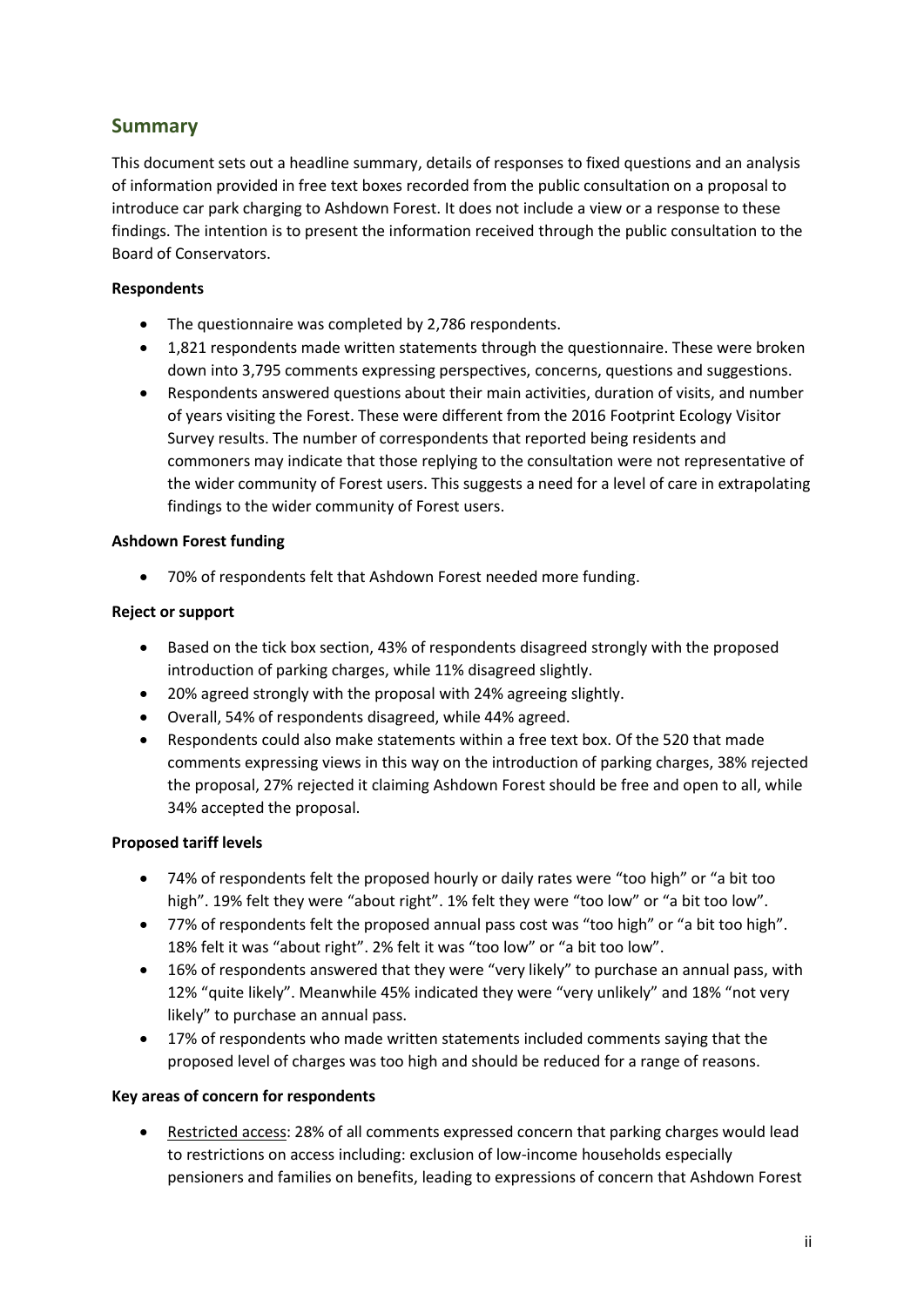would be accessible to the relatively wealthy only; exclusion due to requirement to pay using app-based systems; exclusion from physical, mental and spiritual health services, especially for those most in need.

- Operational questions and concerns: 25% of all comments related to operational aspects of the proposed scheme. The greatest area of concern was about displacement parking, which accounted for 15% of all comments made and featured in the statements of 32% of respondents who made written statements.
- Alternative ways to raise funds: 15% of all comments were on other ways to raise funds being preferable to parking charges and that these should be more actively pursued.
- Concessions: 10% of respondents' statements proposed that locals should receive concessions on charges, accounting for 61% of all comments focused on concessions.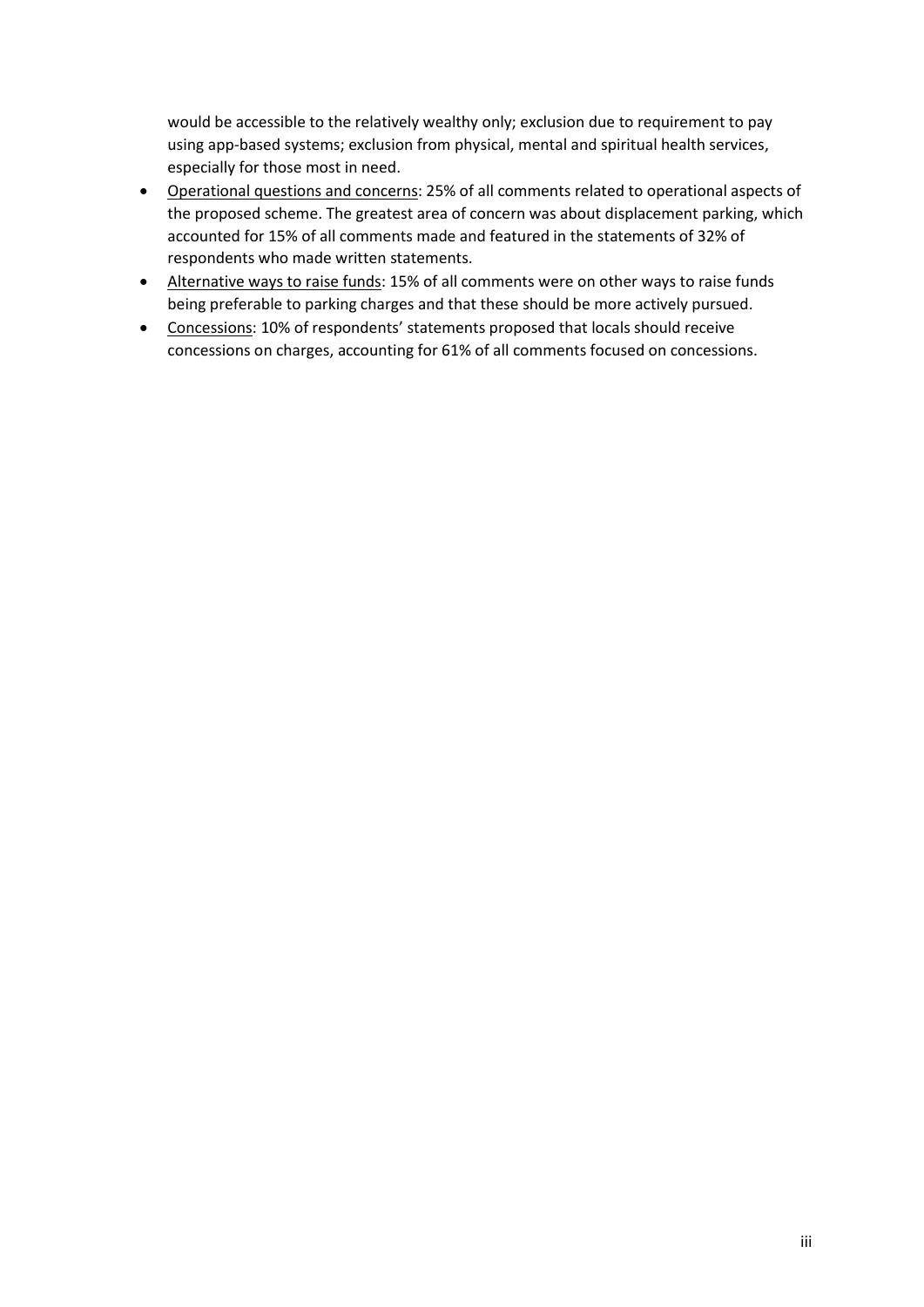# **Table of Contents**

| 1. | <u> 1989 - Johann Stoff, deutscher Stoffen und der Stoffen und der Stoffen und der Stoffen und der Stoffen und der</u> |
|----|------------------------------------------------------------------------------------------------------------------------|
| 2. |                                                                                                                        |
| а. |                                                                                                                        |
| b. |                                                                                                                        |
| с. |                                                                                                                        |
| d. |                                                                                                                        |
| е. |                                                                                                                        |
| f. | <u> 1989 - Andrea Andrew Maria (h. 1989).</u>                                                                          |
| q. |                                                                                                                        |
| h. | <u> 1989 - Johann Stein, marwolaethau a bhann an t-Albann an t-Albann an t-Albann an t-Albann an t-Albann an t-Al</u>  |
| 3. |                                                                                                                        |
| а. |                                                                                                                        |
| b. |                                                                                                                        |
| c. |                                                                                                                        |
| d. |                                                                                                                        |
| e. | <u> 1989 - Johann Barnett, fransk politik (f. 1989)</u>                                                                |
| 4. |                                                                                                                        |
| а. |                                                                                                                        |
| b. |                                                                                                                        |
| c. | <u> 2002 - Jan James James James James James James James James James James James James James James James James J</u>   |
|    | Ι.                                                                                                                     |
|    |                                                                                                                        |
|    |                                                                                                                        |
|    |                                                                                                                        |
|    |                                                                                                                        |
|    |                                                                                                                        |
|    |                                                                                                                        |
|    | VIII.                                                                                                                  |
| 5. |                                                                                                                        |
|    |                                                                                                                        |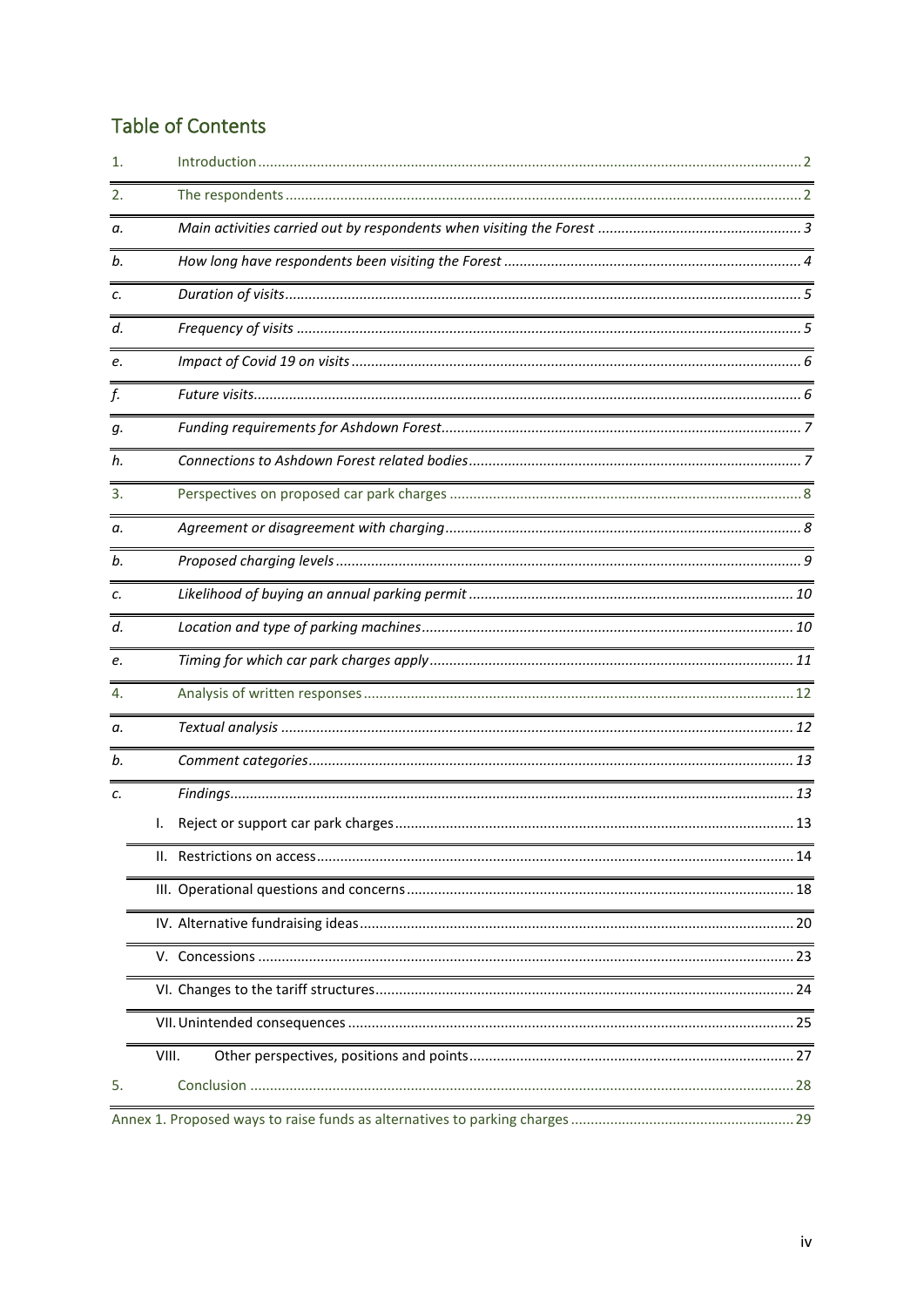List of tables

| TABLE 3. Answers to: How long do you normally spend when you visit Ashdown Forest? 5                                                                                                                                 |
|----------------------------------------------------------------------------------------------------------------------------------------------------------------------------------------------------------------------|
|                                                                                                                                                                                                                      |
| TABLE 5. Answers to: Has the coronavirus pandemic changed how often you visit Ashdown Forest?  6                                                                                                                     |
|                                                                                                                                                                                                                      |
| TABLE 7. Answers to: "Ashdown Forest requires increased funding to be managed as a place of public<br>amenity and nature conservation." How far do you agree or disagree with this statement?  7                     |
|                                                                                                                                                                                                                      |
| TABLE 9. Answers to: After reading why the Conservators of Ashdown Forest are considering introducing a                                                                                                              |
| TABLE 10. Answers to: After reading about the need to increase the budget of Ashdown Forest to keep it open<br>and safe for visitors and ensure its protection, do you feel the proposed rates for proposed car park |
| TABLE 11. Answers to: Do you feel the proposed rate of between £80 and £100 for any annual car park pass is:                                                                                                         |
|                                                                                                                                                                                                                      |
| TABLE 13. Answers to: Do you agree with the proposed placement and design of payment machines?  11                                                                                                                   |
| TABLE 14. Answers to: Do you agree with the days and times when it is proposed that charges would apply? 11                                                                                                          |
|                                                                                                                                                                                                                      |
|                                                                                                                                                                                                                      |
|                                                                                                                                                                                                                      |
|                                                                                                                                                                                                                      |
|                                                                                                                                                                                                                      |
| TABLE 20. Scores for comments indicating concerns around changes in relations with and to Ashdown Forest<br>25                                                                                                       |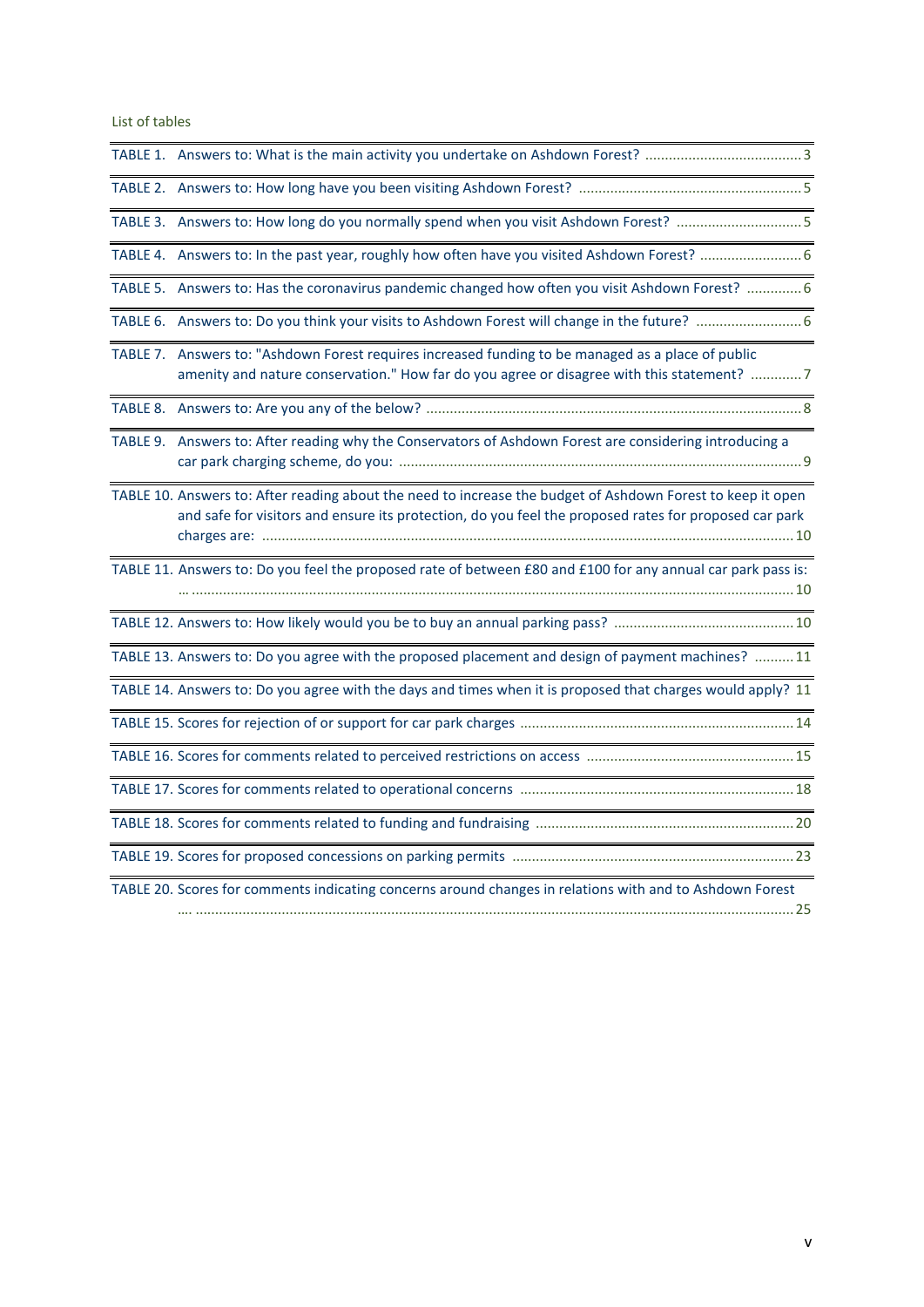# <span id="page-5-0"></span>1. Introduction

The Business Case that accompanied the Public Consultation set out the funding position of Ashdown Forest, making the case for new and additional sources of revenue to allow Ashdown Forest to function as an organisation and manage the Forest effectively.

The Forest's governing legislation, The Ashdown Forest Act of 1974, requires the Conservators to regulate and manage the Forest as a place of amenity and resort. The withdrawal of the East Sussex County Council funding removed the guaranteed source of funding to achieve this. The Act does, however, allow the Conservators to charge for cars parking on the Forest.

With a significant deficit in the 2021/22 budget, a long-term budget showing increasing shortfalls in funding and an uncertain charitable donation outlook, the Conservators had no option but to fully investigate charging for parking.

Based on a preliminary feasibility study, a more detailed business plan and proposal for a car park charging scheme were produced.

Following the publishing of the Business Case, Ashdown Forest undertook a public consultation process to investigate the perspectives of its users and other interested parties on the proposal to introduce car park charges. This consultation was primarily online, with the option for paper copies. It set out the primary elements of the proposed parking charge scheme followed by a questionnaire posing questions about a possible design.

The public consultation was advertised on the Forest and within local communities using posters, advertisements and social media and received considerable coverage in the media including television, radio and the printed media. It ran for 6 weeks between 26<sup>th</sup> October and 6<sup>th</sup> December 2021.

This report describes the key findings of the consultation.

**It does not include a response or a view from the Conservators of Ashdown Forest to these findings.** The intention is to present the information received to the Board of Conservators to assist in their decision-making process.

# <span id="page-5-1"></span>2. The respondents

This section looks at the information coming from questions related to the respondents themselves. The software underpinning the online questionnaire survey provides simple counts and the relative proportions of responses given<sup>1</sup>.

Collecting information on Forest users who responded to the questionnaire was important in understanding the context of the responses given to questions about the proposed charging scheme. It also allowed comparisons of the make-up of respondents to the questionnaire with Forest users interviewed during the Footprint Ecology 2016 Visitor Survey<sup>2</sup>.

A series of questions about the users of Ashdown Forest and their use of the Forest started the consultation. By comparing responses to these questions, which duplicated questions used in the 2016 Visitor Survey, it is possible to determine how typical of 'the average Forest user' respondents

<sup>1</sup> Citizen Space, provided by Delib. [https://www.delib.net](https://www.delib.net/) 

<sup>&</sup>lt;sup>2</sup> Ashdown Forest Visitor Survey, 2016. Prepared by Footprint Ecology for Wealden District Council under the Strategic Access Management and Monitoring Strategy (SAMMS) programme.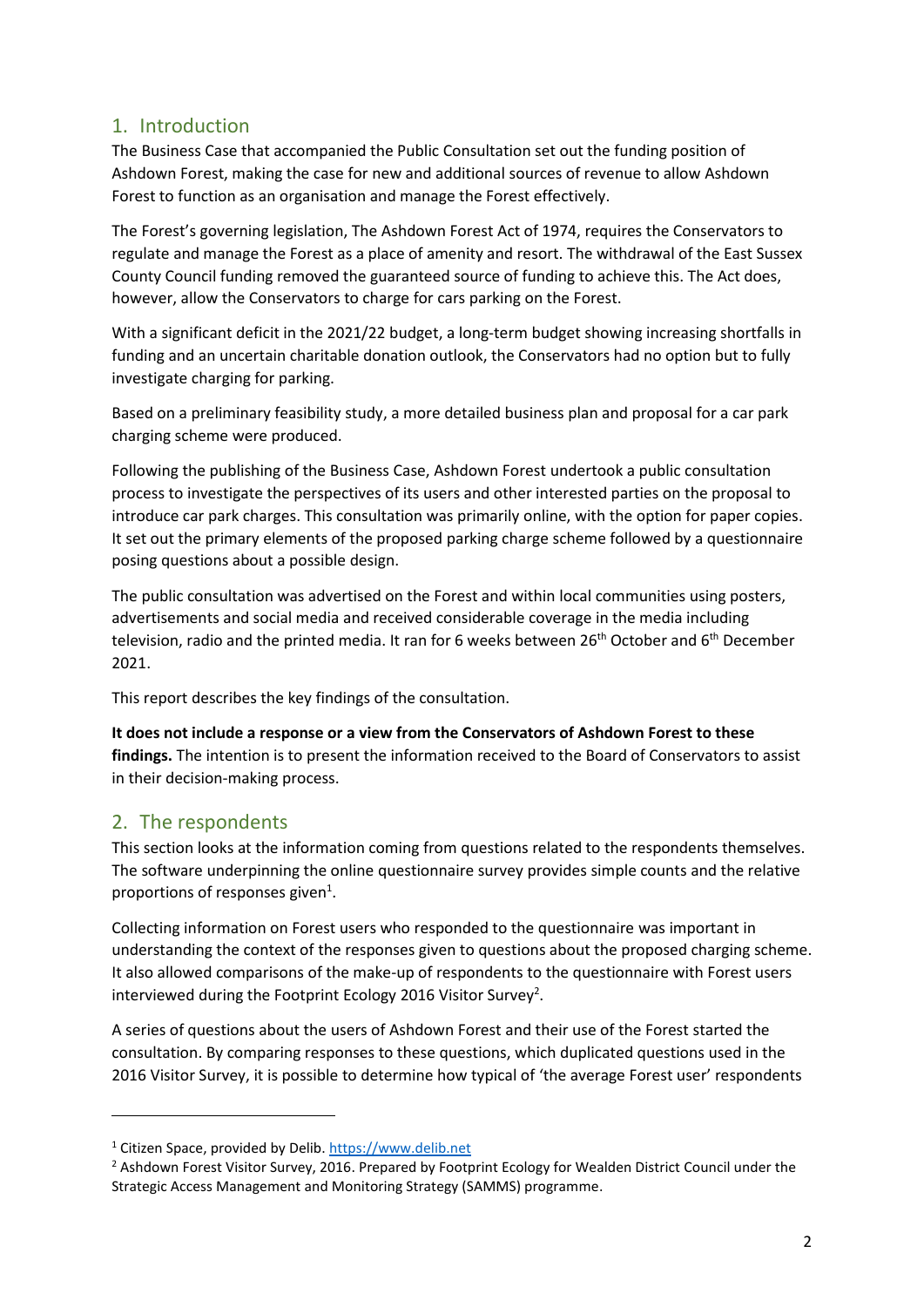to the public consultation were. The Forest visitors interviewed in 2016 were a random selection of people physically visiting the Forest at the time of the survey. Respondents to this consultation were a self-selected group and may have different characteristics to Forest users as a whole. Their views and perspectives may also differ from Forest users in general.

## <span id="page-6-0"></span>a. Main activities carried out by respondents when visiting the Forest

Respondents were asked to indicate the primary activity they visited Ashdown Forest for. Only single responses were permitted. Table 1 shows that over three quarters of respondents indicated that they visited the Forest to walk a dog or take a walk. 36% visited primarily to walk a dog while 42% of respondents indicated they visited to take a walk.

Findings in the 2016 Visitor Survey found that 69% visited to walk a dog with 18% visiting to walk. This variance suggests that respondents to the questionnaire differed in their use of Ashdown Forest to those interviewed during the 2016 Visitor Survey.

Respondents who indicated that they primarily visited the Forest for horse riding have been highlighted in Table 1 as the 2016 Visitor Survey did not give a specific option for this activity. 80 respondents indicated that they visited primarily to ride by completing the 'other' option box. This figure represents 2.9% of all respondents and is higher than the figure of 0.4% of visitors interviewed during the 2016 Visitor Survey who visited to ride.

Most of the remainder of respondents (9.4%) indicated that they visited for social purposes spending time with friends and family. 3% visited for reasons directly related to the Forest as a conservation area (wildlife or birdwatching) and 2% used the Forest primarily for exercise other than walking.

This information assists in assessing responses to the set questions and the written statements related to the proposed parking charges scheme.

| Option                          | Total | Percent |
|---------------------------------|-------|---------|
| Dog-walking                     | 996   | 35.62%  |
| Walking                         | 1165  | 41.67%  |
| Jogging / power walking         | 39    | 1.39%   |
| Outing with family / picnicking | 144   | 5.15%   |
| Cycling                         | 25    | 0.89%   |
| Wildlife / bird watching        | 83    | 2.97%   |
| Photography                     | 39    | 1.39%   |
| Meet up with friends            | 119   | 4.26%   |
| Visiting the Forest Centre      | 12    | 0.43%   |
| Other, please detail:           | 174   | 6.22%   |
| Horse riding*                   | 80    |         |

#### <span id="page-6-1"></span>TABLE 1. Answers to: What is the main activity you undertake on Ashdown Forest?

\* Horse riding as an activity was not included within the specific list of given activities in the questionnaire. The figure of 80 accounting for 2.86% of respondents was derived from responses made under the 'other' box on the questionnaire.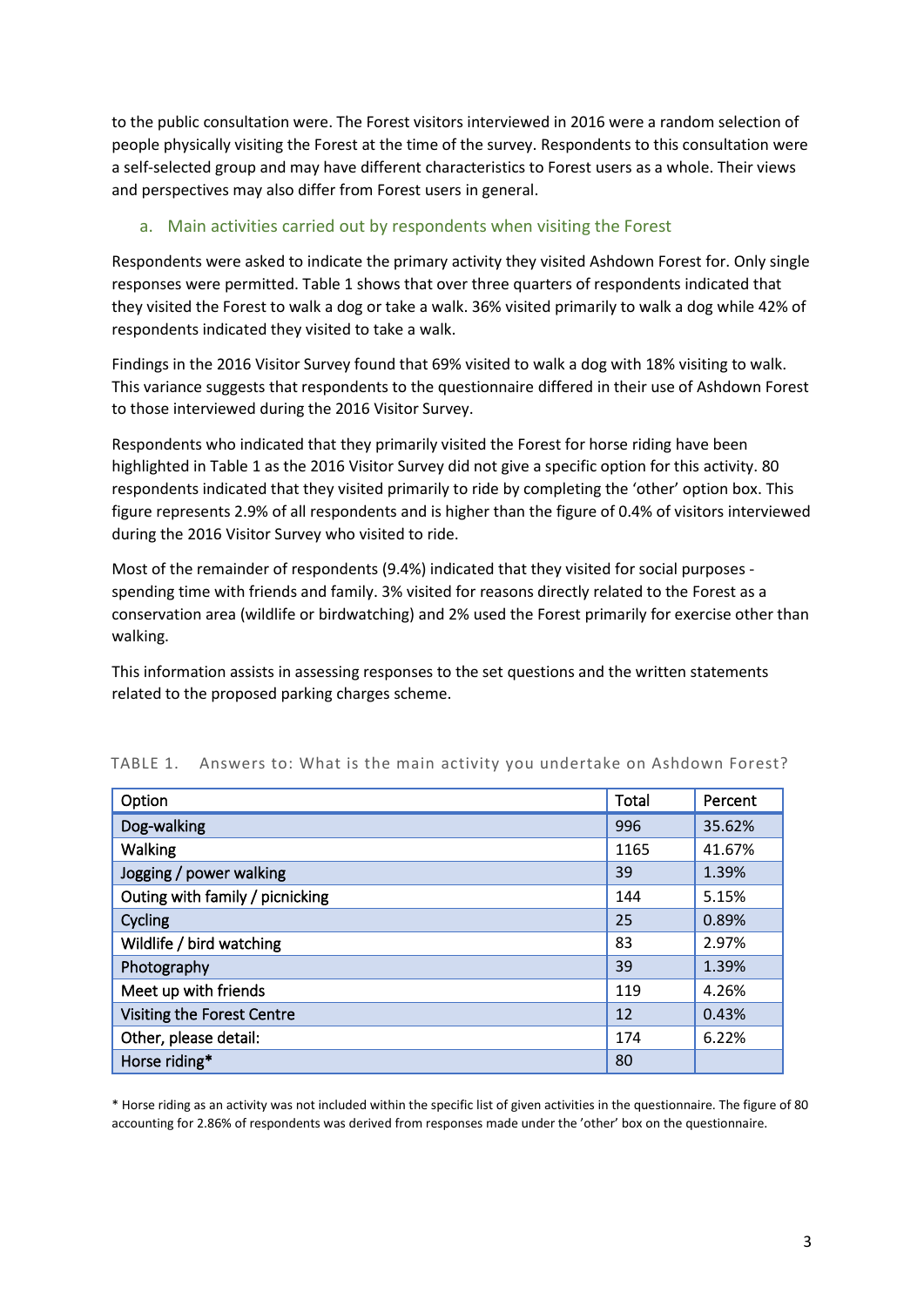174 respondents indicated they visited the Forest for other reasons not included in the provided list of reasons for visiting. These, plus a further 45 respondents, provided more tailored or nuanced responses to why they visited the Forest. One or more of 253 reasons were given, scored under 34 categories.

39 respondents indicated they undertook multiple activities when visiting the Forest.

For example:

"Could I please say a combination of wildlife/landscape, dog walking, photography please. Because I can't separate them".

Such responses suggest that some visitors have a multifaceted relationship with the Forest.

26 respondents made answers indicating that they were residents or lived on the Forest.

For example:

"I live here."

"Our house is on the Forest".

These answers suggest that these respondents set themselves apart from others spending time on the Forest as 'visitors'.

74 respondents indicated one or more other reasons for visiting Ashdown Forest. 23 referred to enjoying nature, "being with nature" and in one case, "forest bathing". Other reasons for visiting Ashdown Forest included historical and ecological research, volunteering, undertaking activities as a commoner, painting and others.

## <span id="page-7-0"></span>b. How long have respondents been visiting the Forest

Some respondents who provided written statements made specific mention of the length of time they had been visiting Ashdown Forest to explain their perspective to the idea of car park charges.

For example:

"Why should locals have to pay car park charges to walk on an area we have been using for years."

78% of respondents indicated that they had been visiting the Forest for more than 10 years. This is higher than the 48% of visitors interviewed during the 2016 Visitor Survey who made the same statement. Table 2 shows the number of years respondents had been visiting the Forest. Those having been visiting the Forest for less than a year represent less than 2% of the 2,796 respondents.

Many of the written statements made by respondents gave a feeling of connection with the Forest based on a history of association. Long personal use of the Forest appears to be associated with stronger objections to car park charging.

For example:

"I feel saddened that our beautiful countryside is going to be charged for... I have lived locally for my entire life (59 years!) and have enjoyed visiting Ashdown Forest on a regular basis."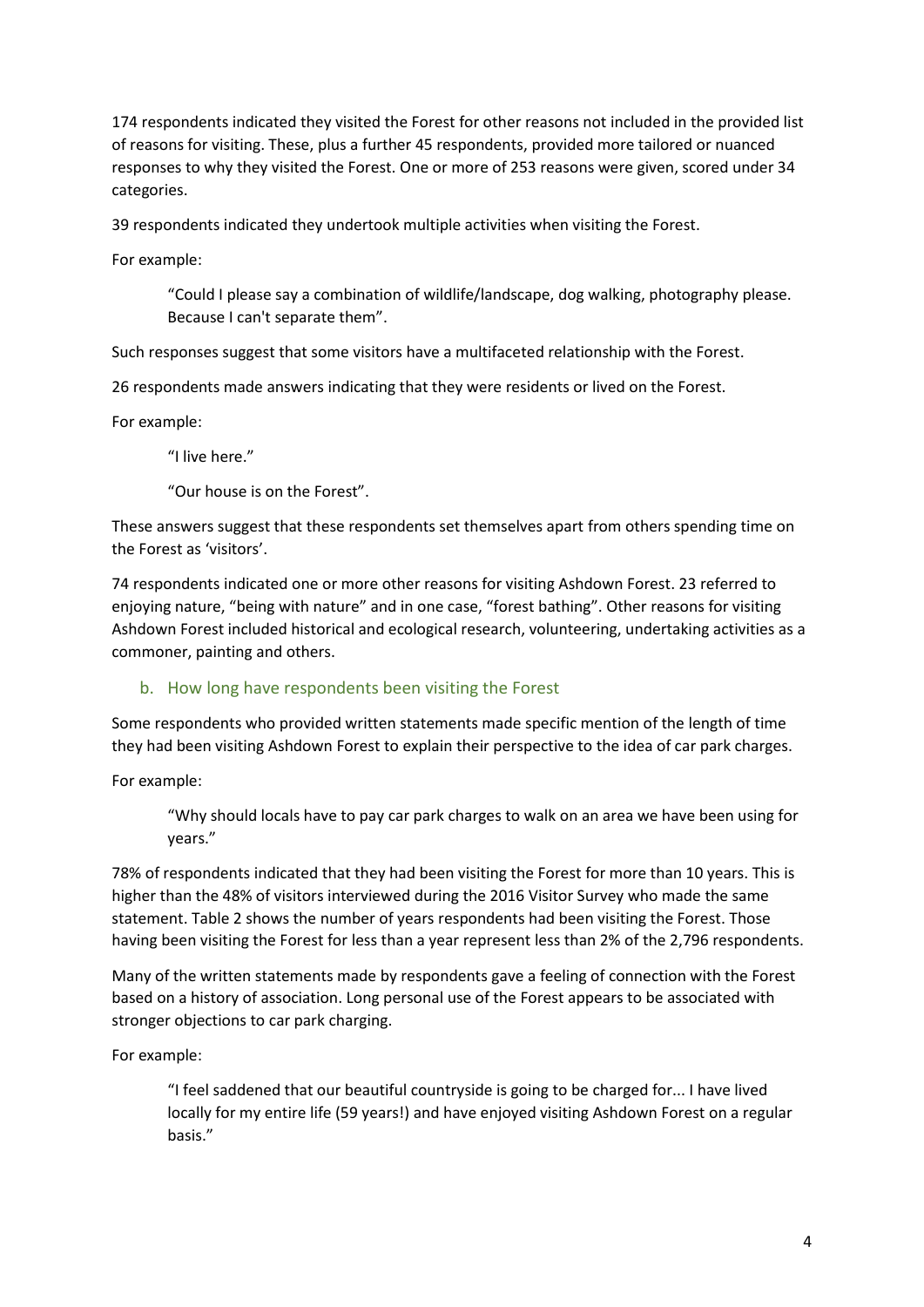## <span id="page-8-2"></span>TABLE 2. Answers to: How long have you been visiting Ashdown Forest?

| Option                      | <b>Total</b> | Percent |
|-----------------------------|--------------|---------|
| 6 months or less            | 25           | 0.89%   |
| Between 6 months and 1 year | 26           | 0.93%   |
| Between 1 year and 3 years  | 96           | 3.43%   |
| Between 3 years and 5 years | 146          | 5.22%   |
| Between 5 and 10 years      | 301          | 10.77%  |
| More than 10 years          | 2190         | 78.33%  |
| Don't know / not sure       | 12           | 0.43%   |

## <span id="page-8-0"></span>c. Duration of visits

There is variety within the duration of visits to the Forest. Duration is likely to be linked to the nature of the activity being undertaken.

A small number of respondents mentioned stopping for 10 or 15 minutes to buy an ice-cream, take a break on their journey home, or just to sit in their car to eat their lunch.

Table 3 shows that over half of respondents indicated that their normal visit lasted between one and two hours with a further quarter indicating they usually spent between two and three hours on the Forest. These results deviate from the results of the 2016 Visitor Survey. That survey found that over half of those interviewed (59%) had, or intended to spend, less than an hour visiting on that occasion.

This discrepancy may demonstrate a difference between what people think their behaviour is and what their behaviour actually is. This is found in other datasets around habits and activity. These findings may also indicate that a higher proportion of respondents are drawn from those who spend more time on the Forest than those who spend less time.

## <span id="page-8-3"></span>TABLE 3. Answers to: How long do you normally spend when you visit Ashdown Forest?

| Option                        | Total | Percent |
|-------------------------------|-------|---------|
| Less than 30 minutes          | 9     | 0.32%   |
| Between 30 minutes and 1 hour | 336   | 12.02%  |
| Between 1 hour to 2 hours     | 1471  | 52.61%  |
| Between 2 hours to 3 hours    | 718   | 25.68%  |
| More than 3 hours             | 240   | 8.58%   |
| Don't know / not sure         | 22    | 0.79%   |

## <span id="page-8-1"></span>d. Frequency of visits

Table 4 shows that 44% of respondents are frequent visitors to the Forest, visiting at least weekly. This is lower than the 63% that reported visiting at least weekly when interviewed during the 2016 Visitor Survey.

The small number (75) of respondents that answered "other" mainly indicated that they were living on the Forest and therefore did not "visit" even if they spent time on it (28). This group are likely to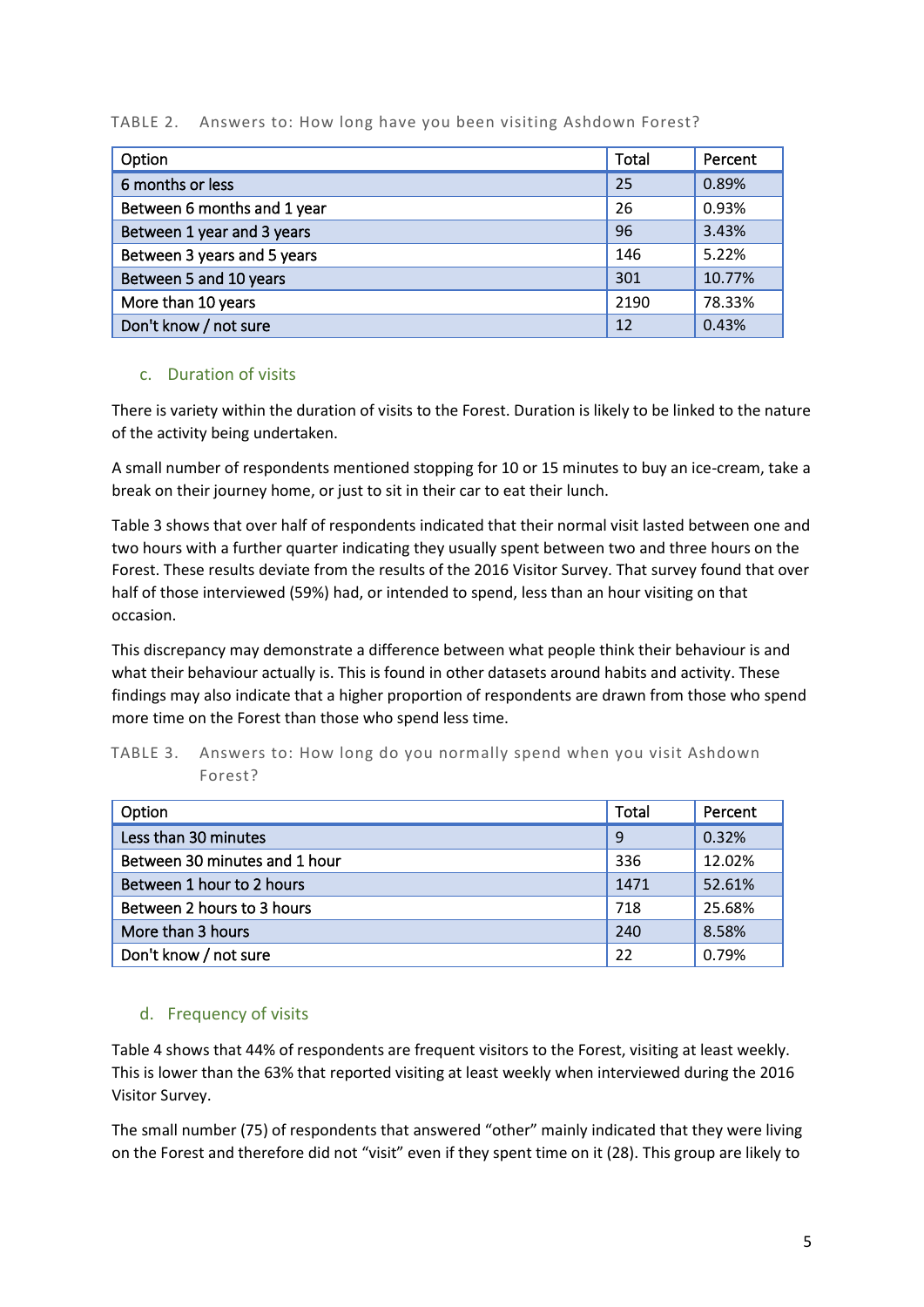be the same respondents who indicated that they did not "visit" Ashdown Forest as they lived on it or were residents.

A further 16 respondents indicated that they had been visiting less frequently than usual due to the Covid 19 pandemic, while seven respondents answered that they were visiting less due to illness or age.

<span id="page-9-2"></span>

| TABLE 4. Answers to: In the past year, roughly how often have you visited Ashdown |  |
|-----------------------------------------------------------------------------------|--|
| Forest?                                                                           |  |

| Option                                | Total | Percent |
|---------------------------------------|-------|---------|
| Daily                                 | 294   | 10.52%  |
| Most days (180+ visits)               | 308   | 11.02%  |
| 1 to 3 times a week (40-180 visits)   | 622   | 22.25%  |
| 2 to 3 times per month (15-40 visits) | 577   | 20.64%  |
| Once a month (6-15 visits)            | 501   | 17.92%  |
| Less than once a month (2-5 visits)   | 377   | 13.48%  |
| Don't know                            | 32    | 1.14%   |
| First visit                           | 10    | 0.36%   |
| Other, please detail                  | 75    | 2.68%   |

## <span id="page-9-0"></span>e. Impact of Covid 19 on visits

A question was put to determine how the Covid 19 pandemic had changed people's frequency of visits.

Table 5 shows that 66% of respondents indicated that the pandemic had not changed the frequency of their visits. Of the 31% that did indicate a change, two thirds indicated they had visited more frequently during the pandemic than before.

<span id="page-9-3"></span>TABLE 5. Answers to: Has the coronavirus pandemic changed how often you visit Ashdown Forest?

| Option                          | Total | Percent |
|---------------------------------|-------|---------|
| No, visiting the same as before | 1852  | 66.24%  |
| Yes, visiting more              | 547   | 19.56%  |
| Yes, visiting less              | 340   | 12.16%  |
| Don't know                      | 57    | 2.04%   |

#### <span id="page-9-1"></span>f. Future visits

The majority (73%) of respondents indicated that there would be no change to the frequency of their visits in the future (Table 6). Of those that did suggest there would be a change, 13% indicated that they would visit more frequently with 5% suggesting they would reduce their visits in the future.

<span id="page-9-4"></span>TABLE 6. Answers to: Do you think your visits to Ashdown Forest will change in the future?

| Option                                       | Total | Percent |
|----------------------------------------------|-------|---------|
| $\sqrt{ }$ No, will visit the same as before | 2029  | 72.57%  |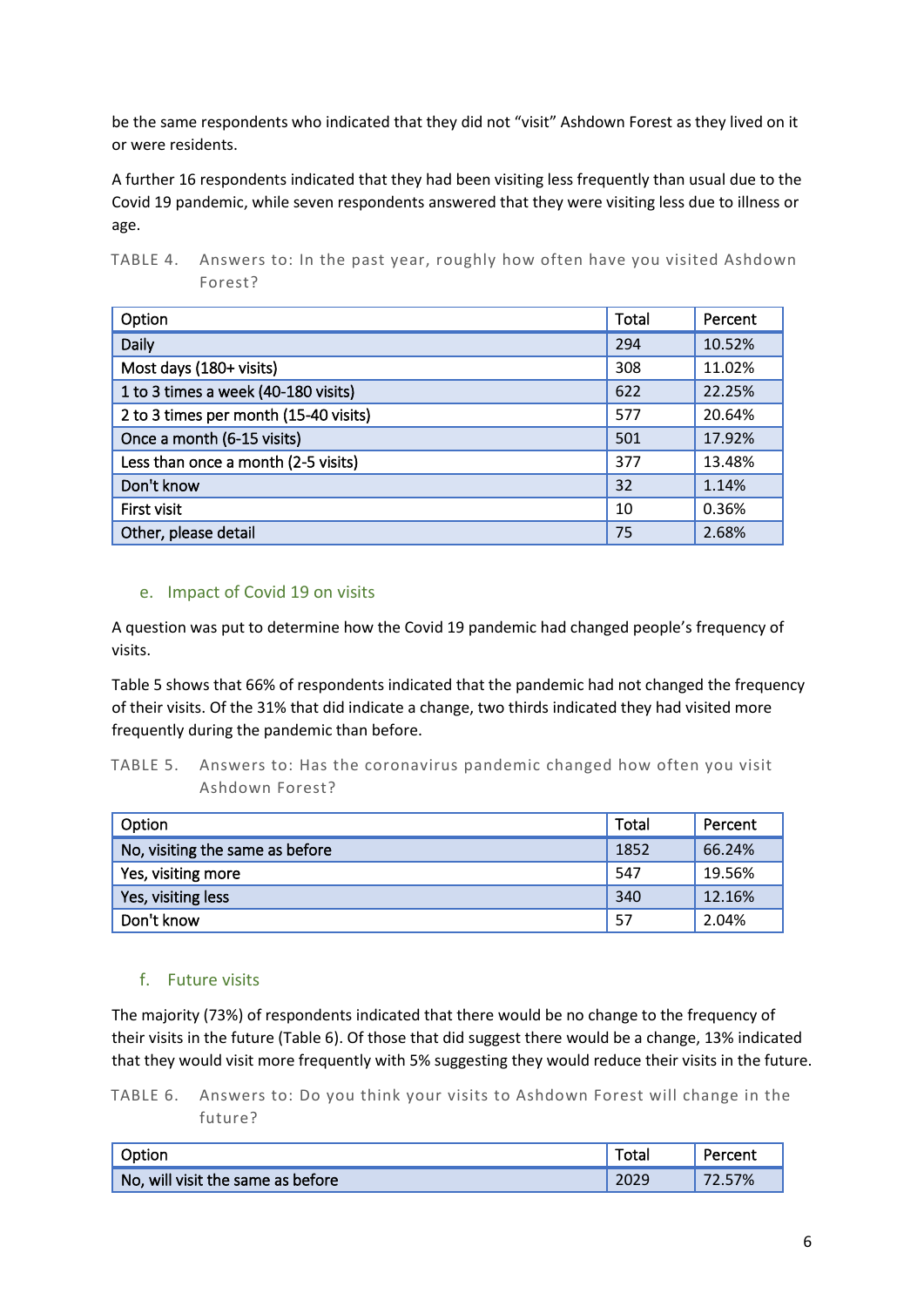| Yes, will visit more often | 368 | 13.16% |
|----------------------------|-----|--------|
| Yes, will visit less often | 138 | 4.94%  |
| Don't know                 | 261 | 9.33%  |

The responses to the questions shown in Tables 5 and 6 suggest the increase in visitor numbers over the past year will be extended into the future.

## <span id="page-10-0"></span>g. Funding requirements for Ashdown Forest

Table 7 shows that 70% of respondents agreed with the statement that Ashdown Forest needed more funding, with more than half of these indicating strong agreement with the statement. 17% of respondents disagreed that Ashdown Forest needed more funds to manage its amenity and conservation functions adequately.

Figure 1. Proportions of respondents agreeing or disagreeing that Ashdown Forest needed increased funding



13% of respondents answered that they were unsure or didn't know whether Ashdown Forest required additional funding.

<span id="page-10-2"></span>TABLE 7. Answers to: "Ashdown Forest requires increased funding to be managed as a place of public amenity and nature conservation." How far do you agree or disagree with this statement?

| Option              | Total | Percent |
|---------------------|-------|---------|
| Agree strongly      | 1106  | 39.56%  |
| Agree slightly      | 845   | 30.22%  |
| Disagree slightly   | 253   | 9.05%   |
| Disagree strongly   |       | 7.76%   |
| Don't know/not sure |       | 13.41%  |

<span id="page-10-1"></span>h. Connections to Ashdown Forest related bodies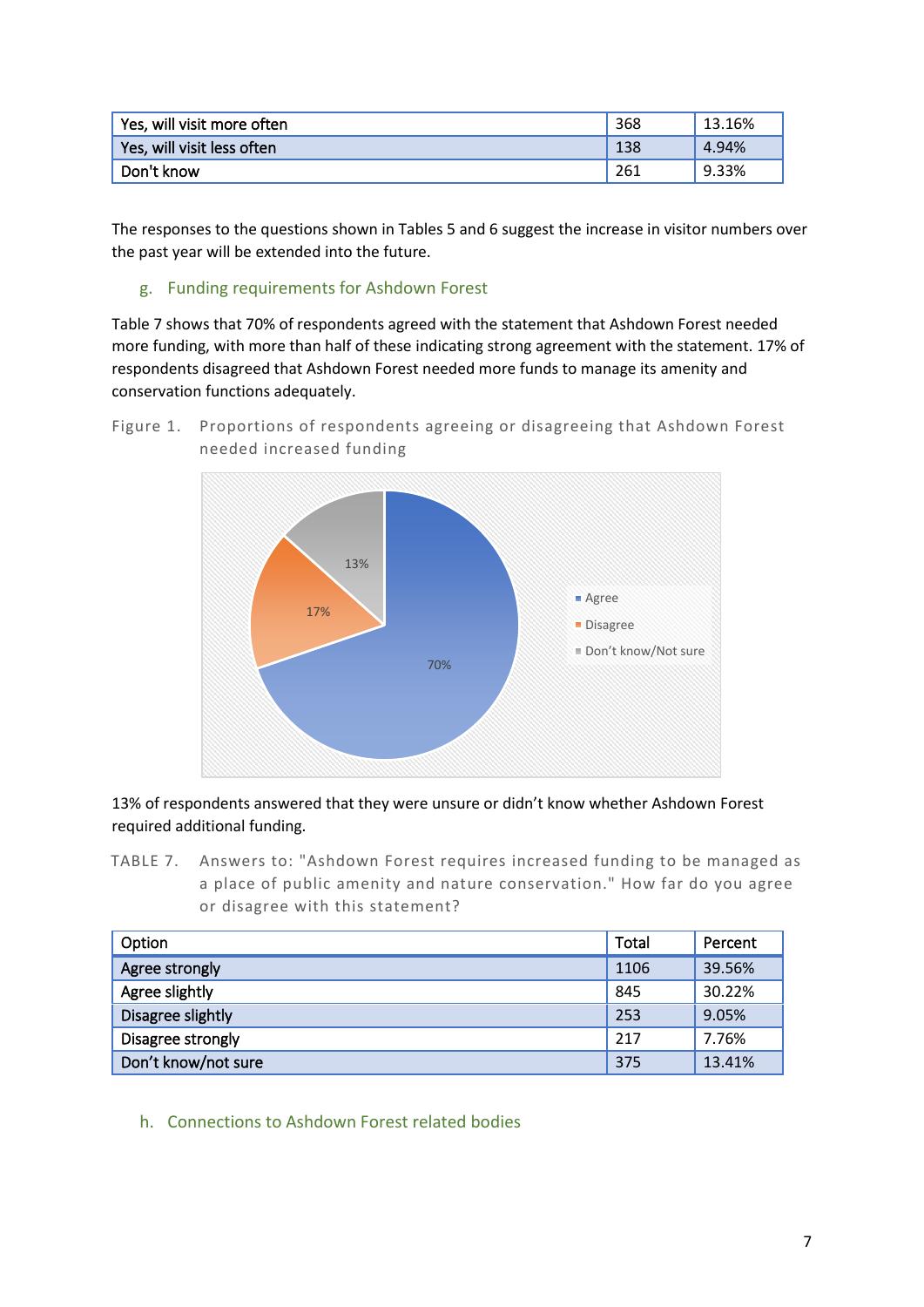Respondents were asked to indicate whether they had any formal connections to Ashdown Forest or related organisations by specifying whether they were commoners, residents, members of the Friends of Ashdown Forest, or donors to The Ashdown Forest Foundation (TAFF) (Table 8).

22% stated a connection to one or more of these groups. The largest number, representing nearly 8% of respondents, were members of the Friends of Ashdown Forest. As membership of this charity stands at around 800, members of Friends of Ashdown Forest are more highly represented amongst respondents than they are amongst Forest users in general.

The same is true for the 11% of respondents that indicated they were commoners and/or residents of Ashdown Forest.

Interpretation of the survey's findings requires consideration of the make-up of respondents as these were not a randomly selected sub-set of all Forest users.

| Option                                                              | Total | Percent |
|---------------------------------------------------------------------|-------|---------|
| A Commoner of Ashdown Forest (pay an annual Commoner's Rate)        | 151   | 5.40%   |
| A Resident of Ashdown Forest (pay annually to access your property) | 153   | 5.47%   |
| A member of the Friends of Ashdown Forest                           |       | 7.55%   |
| A donor to the Ashdown Forest Foundation (TAFF)                     | 75    | 2.68%   |
| A member of the Board of the Conservators of Ashdown Forest         | 5     | 0.18%   |
| <b>Not Answered</b>                                                 | 2305  | 82.44%  |

<span id="page-11-2"></span>TABLE 8. Answers to: Are you any of the below?

# <span id="page-11-0"></span>3. Perspectives on proposed car park charges

These questions form the part of the public consultation where information is gathered on the attitudes of respondents towards the proposed car park charging scheme.

## <span id="page-11-1"></span>a. Agreement or disagreement with charging

This question provides the most basic measure of the degree of support for, or rejection of, the idea to introduce car park charging on Ashdown Forest amongst respondents.

Table 9 shows that 1,203 respondents "disagreed strongly" with the idea of introducing car park charging. This represents over 40% of all responses.

20% of respondents, "agreed strongly" with the proposal to introduce car park charging.

The subject of car park charges produced strong responses with 60% of respondents giving answers indicating strongly held positions. The remaining 40% indicated less strong opinions on the key question. Nearly a quarter of respondents "agreed slightly" with the proposal while 10% "disagreed slightly" with it. When grouped with the strongly held positions, 54% of the respondents disagreed with the suggestion of introducing parking charges while 44% agreed.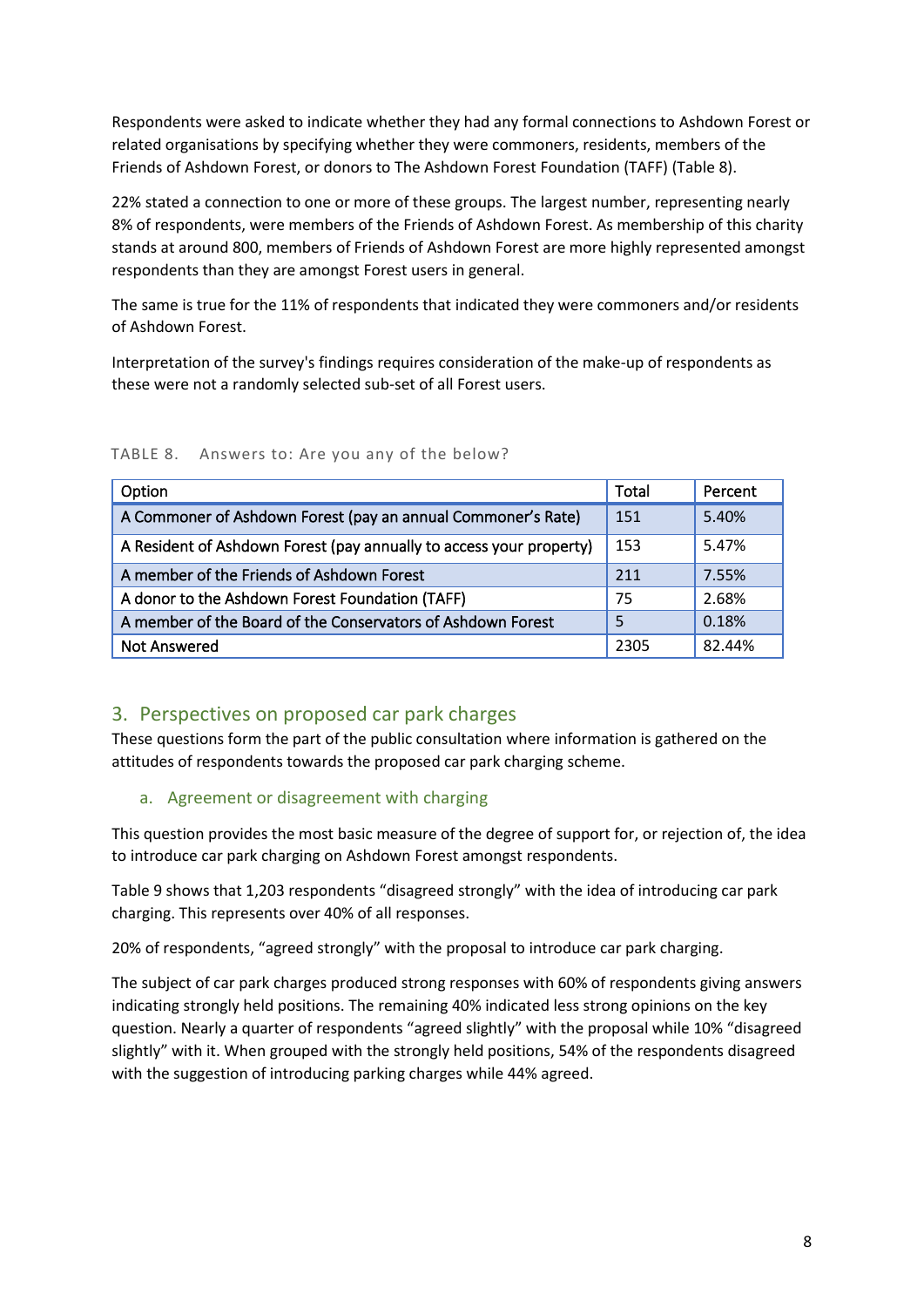Figure 2. Proportions of respondents agreeing or disagreeing with the introduction of parking charges



57 respondents (2%) indicated that they were unsure or didn't know what to think about the introduction of parking charges.

<span id="page-12-1"></span>TABLE 9. Answers to: After reading why the Conservators of Ashdown Forest are considering introducing a car park charging scheme, do you:

| Option              | Total | Percent |
|---------------------|-------|---------|
| Agree strongly?     | 551   | 19.71%  |
| Agree slightly?     | 682   | 24.39%  |
| Disagree slightly?  | 303   | 10.84%  |
| Disagree strongly?  | 1203  | 43.03%  |
| Don't know/not sure | 57    | 2.04%   |

## <span id="page-12-0"></span>b. Proposed charging levels

The questionnaire provided information on the proposed levels of charging should a decision be made to introduce charges. Based on the 'medium tariff' proposed in the Business Case these were:

- £2.00 for up to 1 hour
- £2.50 for up to 2 hours
- £4.00 for up to 4 hours
- £6.00 for all day (16 hours)

An annual parking pass was set at £80 to £100 in the medium tariff.

Respondents were asked what they thought about these charges, one question looking at the hourly and daily tariffs proposed and another looking at the proposed cost of an annual pass.

Table 10 shows that a majority of respondents felt the hourly charges were high, with over half finding them "too high". This is compared to 11 respondents who thought the charges were "too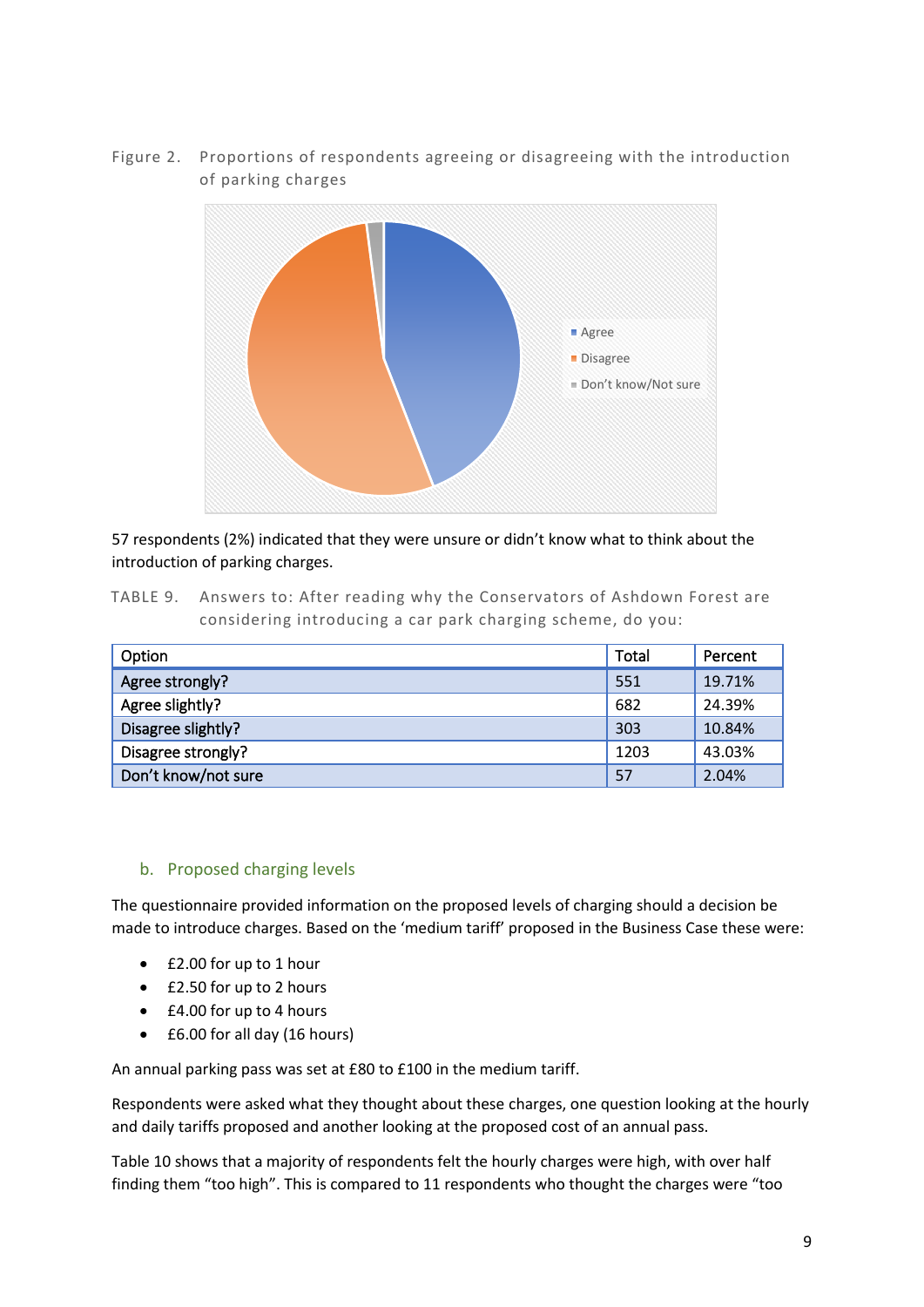low" and 24 who thought them "a bit too low". 19% of respondents considered the charges to be "about right".

Table 11 shows responses to the proposed cost of an annual pass. 52% of respondents found the cost "too high" and 22% found it "a bit high", with 19% finding it "about right".

<span id="page-13-2"></span>TABLE 10. Answers to: After reading about the need to increase the budget of Ashdown Forest to keep it open and safe for visitors and ensure its protection, do you feel the proposed rates for proposed car park charges are:

| Option              | Total | Percent |
|---------------------|-------|---------|
| Too high?           | 1446  | 51.72%  |
| A bit high?         | 628   | 22.46%  |
| About right?        | 528   | 18.88%  |
| A bit low?          | 24    | 0.86%   |
| Too low?            | 11    | 0.39%   |
| Don't know/not sure | 159   | 5.69%   |

<span id="page-13-3"></span>TABLE 11. Answers to: Do you feel the proposed rate of between £80 and £100 for any annual car park pass is:

| Option       | Total | Percent |
|--------------|-------|---------|
| Too high?    | 1626  | 58.15%  |
| A bit high?  | 535   | 19.13%  |
| About right? | 490   | 17.53%  |
| A bit low?   | 32    | 1.14%   |
| Too low?     | 14    | 0.50%   |

## <span id="page-13-0"></span>c. Likelihood of buying an annual parking permit

Table 12 shows that 63% of respondents indicated that they may choose not to purchase an annual parking pass. 45% answered that they would be "very unlikely" to purchase an annual pass.

<span id="page-13-4"></span>TABLE 12. Answers to: How likely would you be to buy an annual parking pass?

| Option              | Total | Percent |
|---------------------|-------|---------|
| Very likely?        | 454   | 16.24%  |
| Quite likely?       | 332   | 11.87%  |
| Not likely?         | 492   | 17.60%  |
| Very unlikely?      | 1258  | 44.99%  |
| Don't know/not sure | 260   | 9.30%   |

## <span id="page-13-1"></span>d. Location and type of parking machines

This question puts two considerations together, the first being the suggestion to place parking machines within five of the largest car parks, and the second being that they would take card or phone payments only with no option to pay using cash.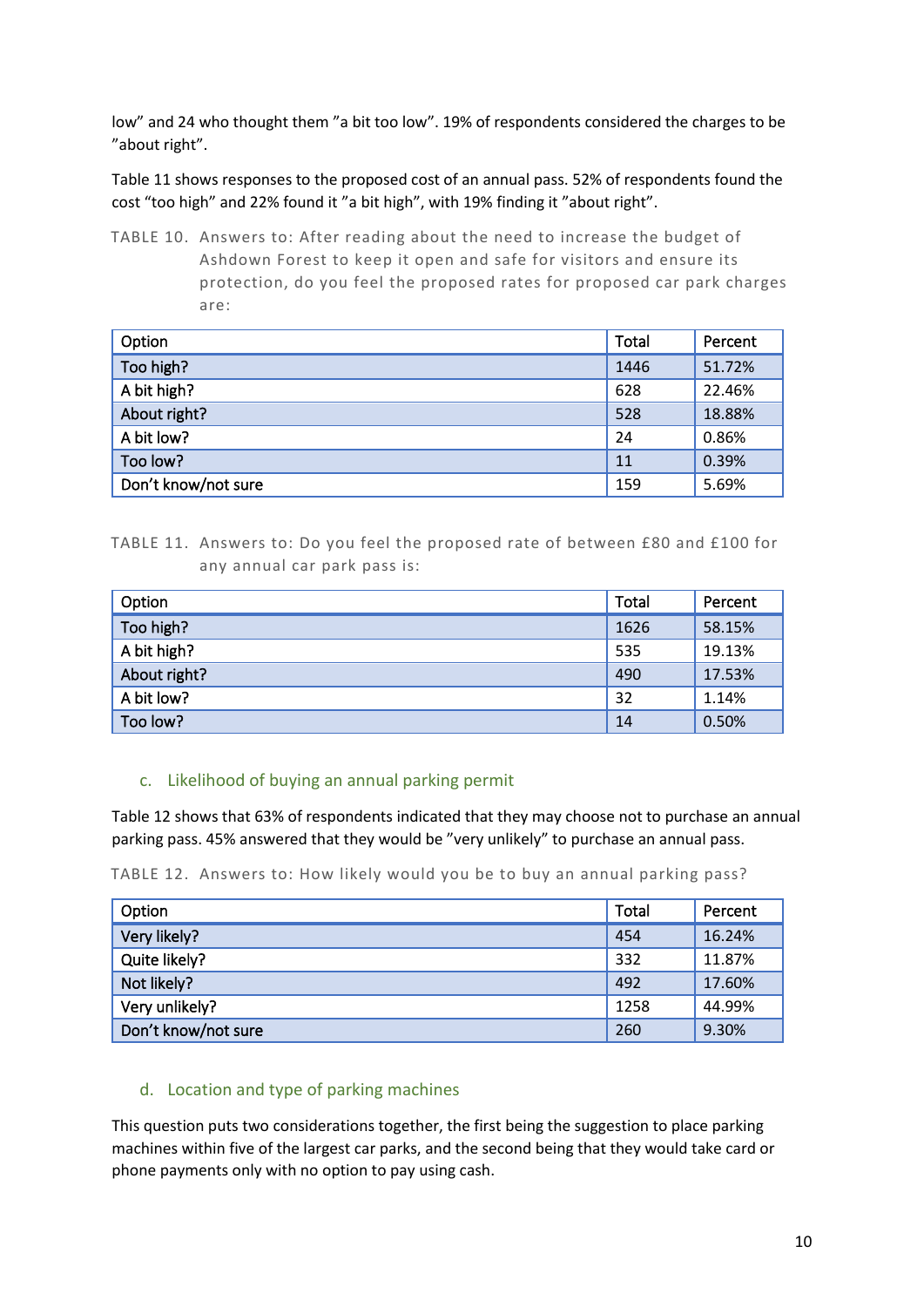Table 13 shows that 20% of respondents "agreed strongly" with the proposal and 41% "disagreed strongly". With the "agree/disagree slightly" answer added the result shows 50% of respondents disagreeing with the proposed type and placement of the machines and 40% agreeing.

There is additional information provided by respondents in their written statements about this section (see Section 4.c.I below).

<span id="page-14-1"></span>TABLE 13. Answers to: Do you agree with the proposed placement and design of payment machines?

| Option              | Total | Percent |
|---------------------|-------|---------|
| Agree strongly?     | 555   | 19.85%  |
| Agree slightly?     | 567   | 20.28%  |
| Disagree slightly?  | 256   | 9.16%   |
| Disagree strongly?  | 1144  | 40.92%  |
| Don't know/not sure | 274   | 9.80%   |

## <span id="page-14-0"></span>e. Timing for which car park charges apply

The proposal for the times over which car park charges would apply were from dawn to midnight on every day of the year.

Table 14 shows that 60% expressed slight or strong disagreement, compared with 35% who expressed slight or strong agreement. It is not possible, from the question asked, to determine whether support or rejection related to the proposed times, the proposed days or both.

Additional text comments provided by respondents are within Section 4.c.VI.

<span id="page-14-2"></span>

| TABLE 14. Answers to: Do you agree with the days and times when it is proposed that |  |  |  |  |  |  |
|-------------------------------------------------------------------------------------|--|--|--|--|--|--|
| charges would apply?                                                                |  |  |  |  |  |  |

| Option              | Total | Percent |
|---------------------|-------|---------|
| Agree strongly?     | 586   | 20.96%  |
| Agree slightly?     | 405   | 14.48%  |
| Disagree slightly?  | 308   | 11.02%  |
| Disagree strongly?  | 1384  | 49.50%  |
| Don't know/not sure | 113   | 4.04%   |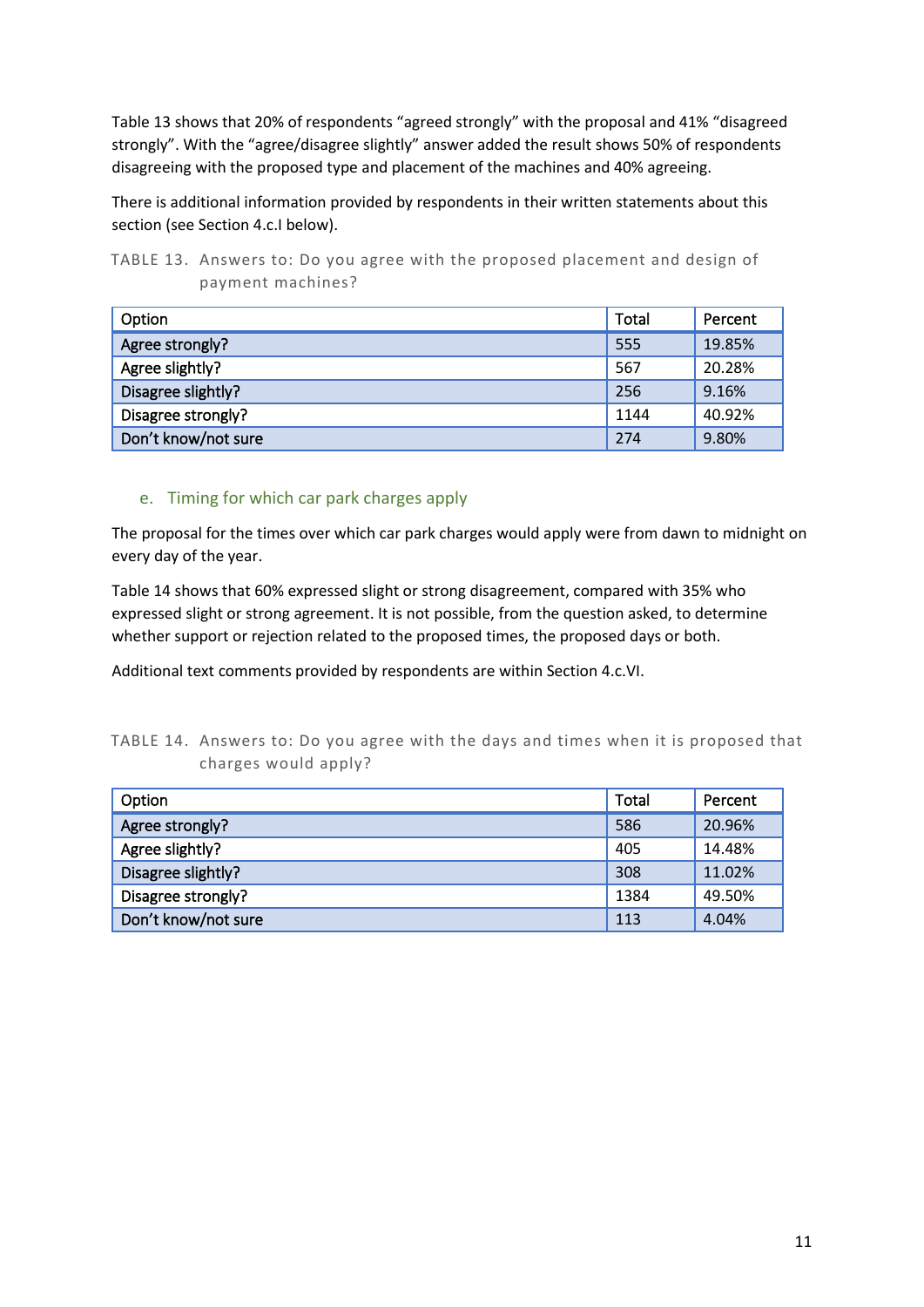# <span id="page-15-0"></span>4. Analysis of written responses

Responses to closed or fixed response questions presented in Sections 2 and 3 above provide analysable information with the analysis undertaken by the online questionnaire software used<sup>3</sup>. Closed questions do not, however, allow respondents to express the particular views and perspectives that may underlie or qualify their answers, raise specific concerns relevant to them, or ask questions. Providing an open question and a free-form text box allowed respondents to express their positions and perspectives in more detail and allows for a deeper investigation that may provide a more nuanced picture of the positions and perspectives of respondents than the closed questions alone.

This section of the report presents analysis of the 1,821 written statements made by respondents. Written statements were provided by 65% of respondents, the remaining 35% completing only the fixed response part of the questionnaire.

Figure 1 shows a graphical representation of all of the written statements submitted.



Figure 1. Word cloud of text box comments <sup>4</sup>

#### <span id="page-15-1"></span>a. Textual analysis

Each written statement was read, and an assessment made of the main point or points being expressed. Each separate idea was scored under a heading developed to describe or represent the

<sup>&</sup>lt;sup>3</sup> Citizen Space, provided by Delib. https://www.delib.net

<sup>&</sup>lt;sup>4</sup> Created using online free software from wordart [https://wordart.com/create.](https://wordart.com/create) The words park, ashdown and forest were manually removed from the analysis.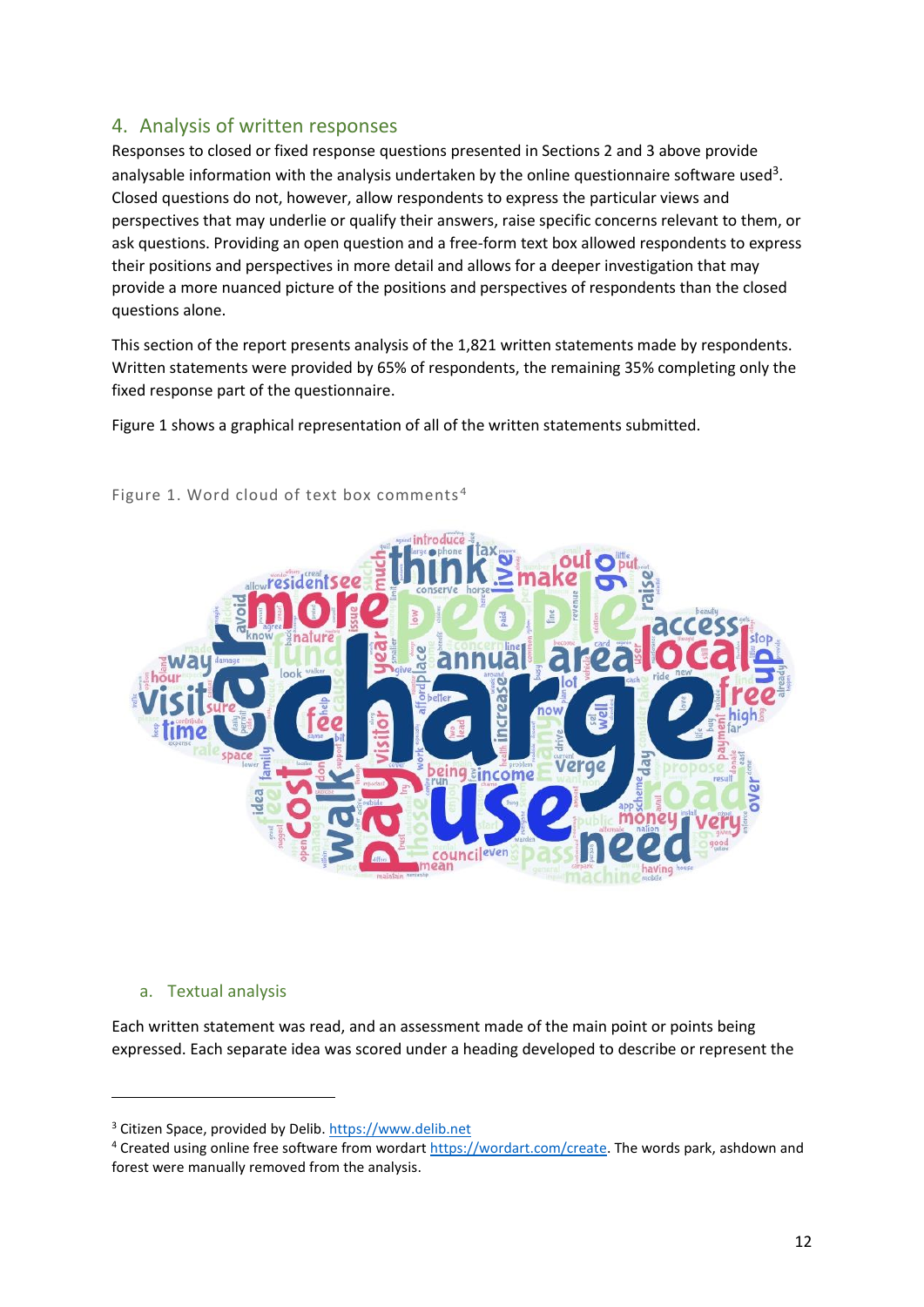point being made. This method required the textual material to be interpreted to allow it to be scored. This creates the potential for a degree of error in interpretation.

This process of representing and scoring ideas expressed does, nonetheless, allow the relative frequency with which different points were made to be calculated, giving an indication of their importance to the respondents as a group.

For example, of the total number of 3,795 separate comments scored, 558 expressed concerns about displacement parking, while 26 objected to the proposal to allow motor bikes to park for free. Both express concerns or positions but the first was made by a larger proportion of the respondents who made written comments than the second.

## <span id="page-16-0"></span>b. Comment categories

As each comment was read, identifiable positions, concerns or sentiments were identified. These were scored under a series of headings established to represent them. If a suitable heading was already established, comments were scored under it. If a comment represented a new perspective or issue unable to be reasonably accommodated under an existing heading, a new heading was established. Sometimes, an existing heading was adjusted or expanded to allow similar comments to be scored together to avoid a proliferation of narrow headings.

The 1,821 statements made were scored under a total of 46 headings. To facilitate reporting, these were divided into eight higher order categories which form the basis for the following presentation of findings.

A total of 3,795 comments were scored with an average of 3.4 comments per written statement made. 39% of statements comprised a single comment, indicating these respondents were concerned primarily with a single issue. Others made multiple comments with one respondent making nine different comments in their statement.

## <span id="page-16-1"></span>c. Findings

The number of comments scored under each of the categories established are presented.

Each section provides the number of different comments made and gives examples of respondents' comments selected to represent the nature of the comments scored under the different headings. These are direct quotes from the written statements.

The scores for the different responses provided in tables allows comparisons to be made within and between categories, and indicates which issues, questions or concerns seemed to be most important or significant for the respondents as a group.

## I. Reject or support car park charges

<span id="page-16-2"></span>The analysis presented in Section 3 is of answers to the simple 'closed question' presented in the questionnaire. Respondents were required to 'tick' one of a small range of pre-determined answers on whether car park charges should be introduced. Table 9 shows that 54% of respondents rejected the introduction of parking charges while 44% supported it. The analysis presented here looks at the written statement of respondents and scored clear and unambiguous indications of rejection or support for the introduction of car park charges.

Statements considered to be against car park charges comprise negative statements against charges in principle and statements advocating for Ashdown Forest to remain freely open to all.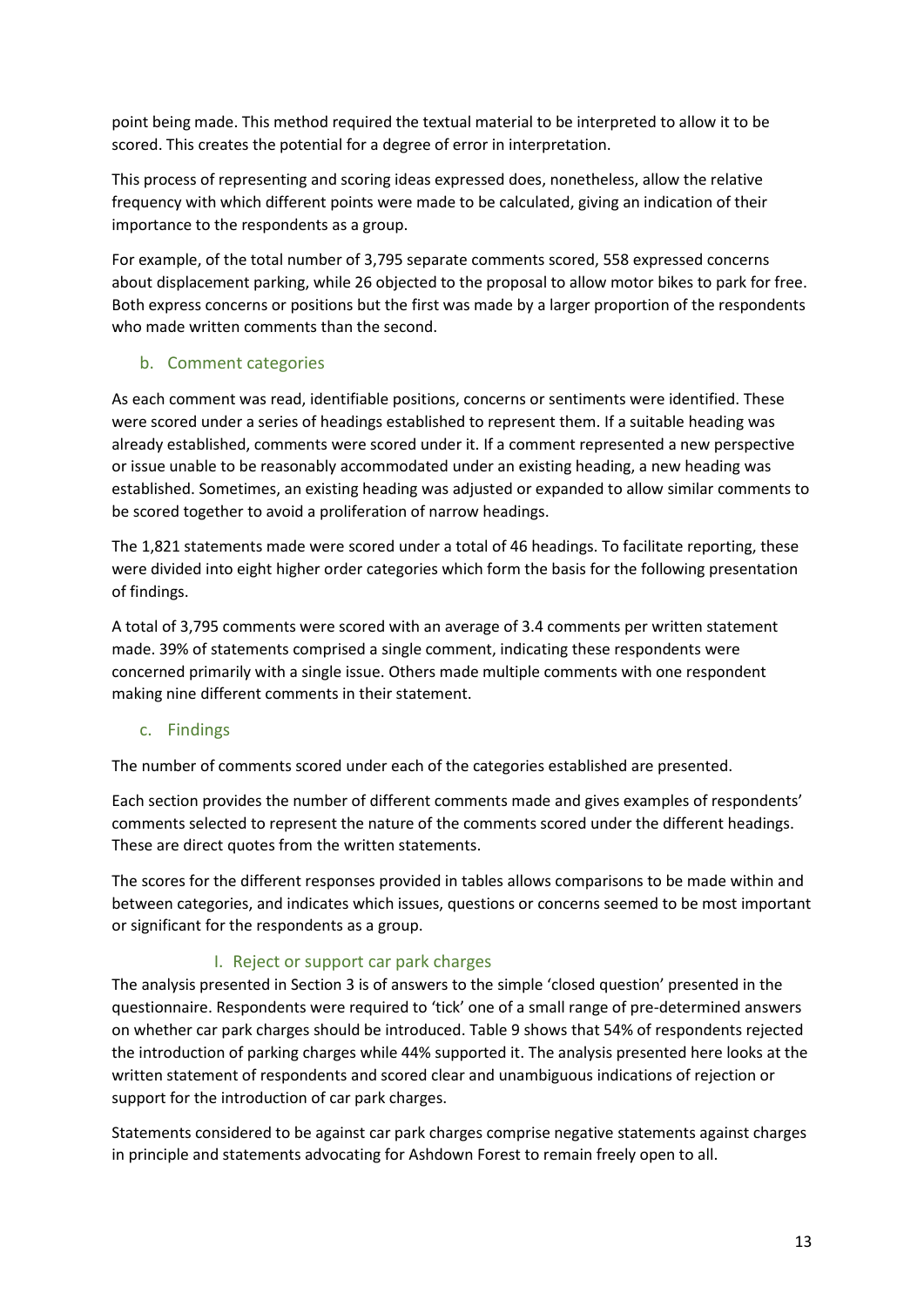## *Rejection of charges*

"I completely disagree with charges for using this outside space."

"I feel strongly that parking should remain free in all car parks."

### *Advocating free access*

"The whole point of the Forest is that access is free."

"Please don't don't do this. Part of the beauty of the forest is its Accessibility!"

## *Support for charges*

"I think paid parking is a good idea."

"I think it is an excellent idea to charge for parking. I understand the outlay may be high to start with but a worthwhile investment to help upkeep."

As shown in Table 15, of the 1,821 respondents who made written comments, 520 (29%) made a comment that was sufficiently focused on the specific issue of the introduction of charging for parking to be scored as demonstrating rejection of or support for this. The majority of respondent statements, therefore, made comments that focused on other issues or perspectives or were more nuanced such that their position on the basic question on whether or not charges should be introduced could not be clearly determined.

Of those whose position could be clearly determined, 38.5% rejected car park charging in principle, 27.1% held that access to the Forest should be free and parking should therefore be free, and 34.4% supported car park charging in principle.

|                        | Rejecting car park<br>charges | Demanding free<br>access for all | Supporting car park<br>charges |
|------------------------|-------------------------------|----------------------------------|--------------------------------|
|                        |                               |                                  |                                |
| Number of responses    | 200                           | 141                              | 179                            |
| % of all respondents   | 7.15                          | 5.04                             | 6.40                           |
| % of respondents who   | 10.98                         | 7.74                             | 9.83                           |
| made statements        |                               |                                  |                                |
| % of all comments made | 5.27                          | 3.72                             | 4.72                           |

## <span id="page-17-1"></span>TABLE 15. Scores for rejection of or support for car park charges

## II. Restrictions on access

<span id="page-17-0"></span>A wide range of comments addressed perceived impacts relating to access to Ashdown Forest and questions around how car park charges may alter this. Comments often referred to Ashdown Forest being an area for all people to enjoy and benefit from, and that restricting this in any way was a concern. These comments, where clear and unambiguous, were scored as a rejection of car park charges and entered into Section 4.c.I above. More nuanced comments were scored as indicating various concerns over restrictions on access to Ashdown Forest.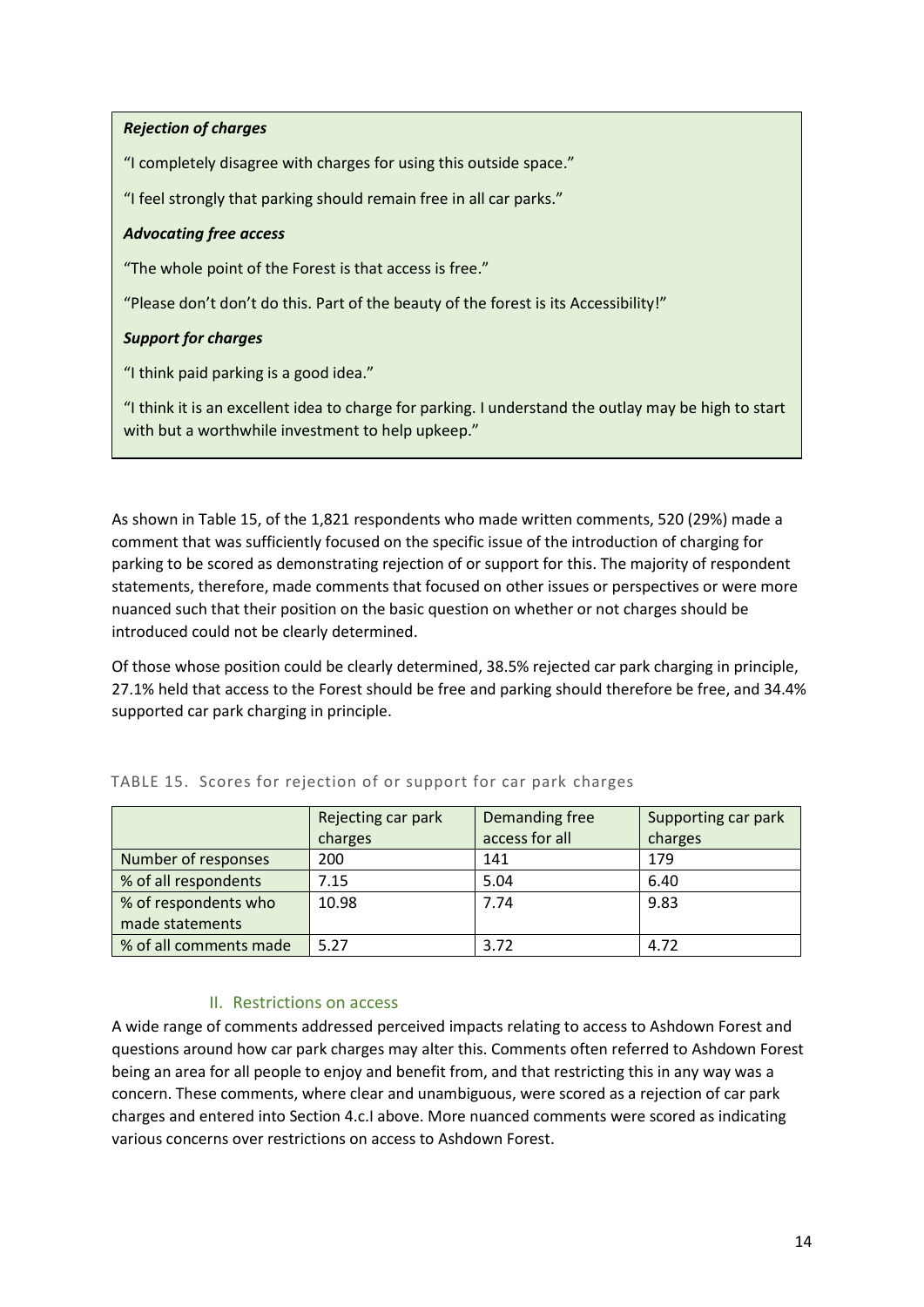The range of comments considered to be referring to issues of access were classified as concerns related to affordability, the technology of charging, health and wellbeing, and causing people to stop or reduce their use of Ashdown Forest.

Altogether, as shown in Table 16, concerns around restrictions on access accounted for a total of 1,091 comments, were made by almost two thirds (60%) of those respondents who made written statements and represent 29% of all the comments made.

|                  | Afford-<br>ability | Exclusivity | <b>Technology</b> | Health &<br>Wellbeing | Deter<br>visitors | <b>Totals</b> |
|------------------|--------------------|-------------|-------------------|-----------------------|-------------------|---------------|
| Number of        | 307                | 290         | 205               | 134                   | 155               | 1,091         |
| responses        |                    |             |                   |                       |                   |               |
| % of respondents | 16.86              | 15.93       | 11.26             | 7.36                  | 8.54              | 59.94         |
| who commented    |                    |             |                   |                       |                   |               |
| % of comments    | 8.09               | 7.64        | 5.40              | 3.53                  | 4.08              | 28.74         |
| made             |                    |             |                   |                       |                   |               |

<span id="page-18-0"></span>TABLE 16. Scores for comments related to perceived restrictions on access

## *Affordability*

The largest number of comments scored as indicating concerns over access, representing 8% of all comments made, were expressions of concern that proposed charges for parking, whether hourly or daily tickets or annual passes, were too high. Table 16 shows that 17% of those respondents who made a statement raised concerns over affordability and made suggestions for reducing charges to what they considered a more reasonable level. Some respondents indicated that the proposed charges were reasonable or too low.

Linked to concerns over affordability were suggestions that introducing charges at this time might be reconsidered in light of the changing financial position of many households.

"I understand the need for funding, but do you really need to charge so much?"

"I think that the payments proposed are too high."

"I think a lower annual charge would be more realistic and you are less likely to antagonise regular users."

"Many families I know would be unable to enjoy the forest with their families if they have to pay to park as they wouldn't be able to afford the cost of the numerous visits they make at present."

"We have such natural beauty on our doorstep which I won't be able to access if I have to continually pay for parking."

#### *Exclusion and exclusivity*

16% of those who made written statements felt that individuals or households struggling financially would be unable to pay the proposed charges (Table 16). Groups mentioned as being unable to afford to purchase hourly tickets or annual passes and who would therefore be excluded from the Forest included old age pensioners, families on low incomes, families on income support or benefits, children and young people living in low-income households, and the poor in general. Most of these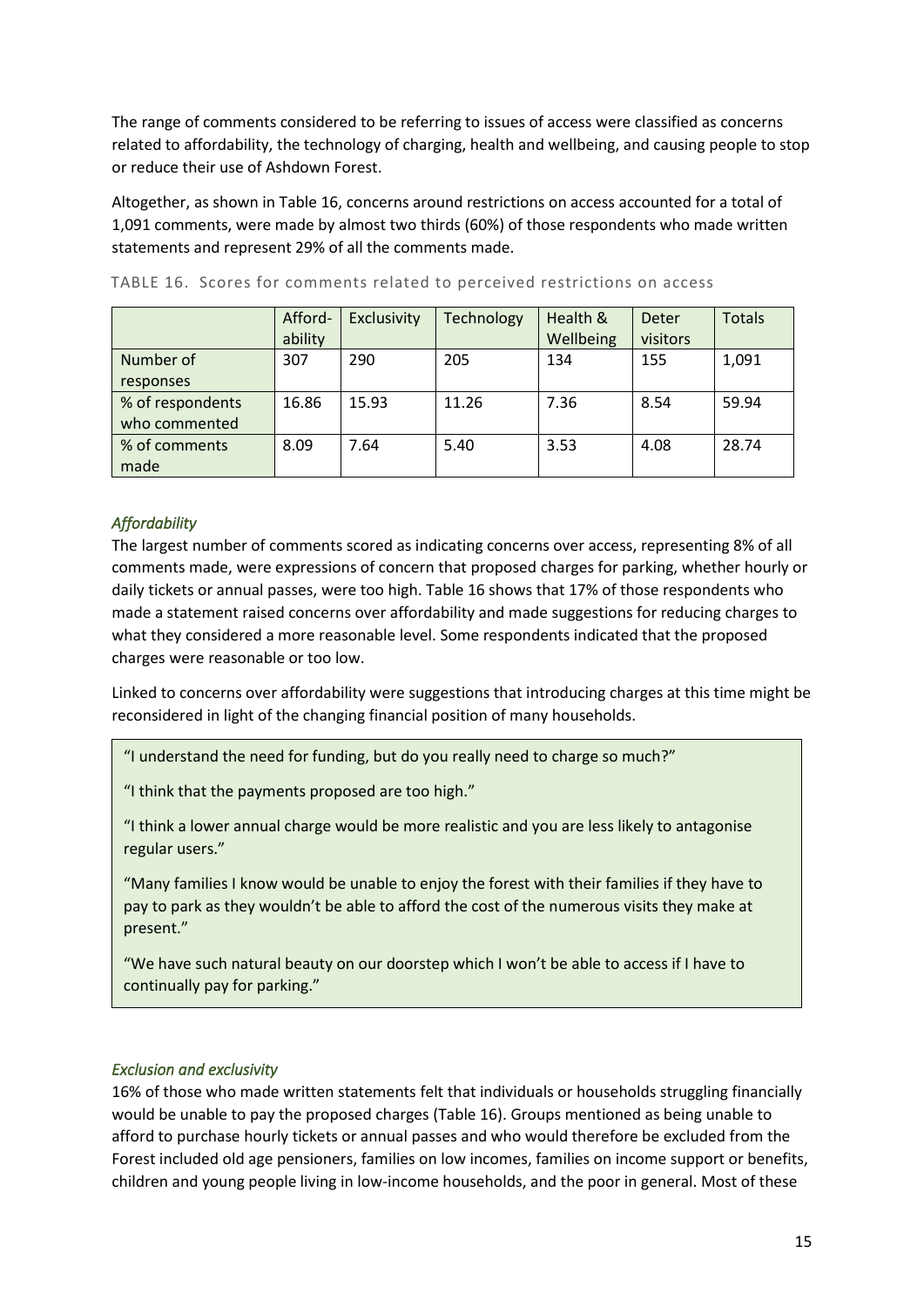comments were from third parties raising the point on behalf of others. However, 59 respondents noted that they personally felt they would be unable to afford to pay the charges and would stop or reduce their visits.

Associated with concerns over the affordability of the proposed charges were concerns that Ashdown Forest would become an area exclusively for the wealthy or those who could afford to pay the charges, with poor households effectively excluded.

"I am concerned for those who are on universal credit and/or low wages."

"This plan will make the forest accessible for middle class and up but those counting pennies won't be able to access it."

"On a personal basis I am concerned that as a pensioner my access to a public open space would be severely curtailed."

"As a single parent, I just can't afford to pay so much on top of all the other increases and I will have to say the saddest goodbye to the forest we love."

"Cruel to make the enjoyment of nature elitist by charging; you have no way of knowing how much people can afford."

#### *Exclusion by technology*

Fears were expressed by 205 respondents (11% of those who made written statements) that the payment systems proposed would exclude people, especially older people who would struggle to make payments for parking using mobile phone apps and websites (Table 16). Some suggested that not accepting cash discriminated against older visitors.

It was also suggested that mobile phone services might not be good enough for the payment apps to work reliably. A small number of respondents noted that they would not normally carry bank cards or mobile phones with them during their visits.

Nested within these concerns were perspectives that having to arrange payments in advance of a visiting or carrying credit cards and phones would reduce the sense of spontaneity and freedom associated with visiting Ashdown Forest – these concerns are discussed further in Section VII below.

#### "Many older people do not have smart phone"

"Phone signal is poor to non-existent on most of the forest so I can foresee issues with being unable to purchase tickets"

#### *Exclusion from health and wellbeing benefits*

A number of respondents (7% of those who made written statements) referred to the importance of Ashdown Forest for the physical, mental and spiritual wellbeing of its visitors, and raised concerns that parking charges would prevent or reduce access to these (Table 16). It was felt that low-income households might be especially in need of access to Ashdown Forest to help them deal with the challenges of their circumstances, and that these households were the most likely to struggle to pay the parking fees proposed.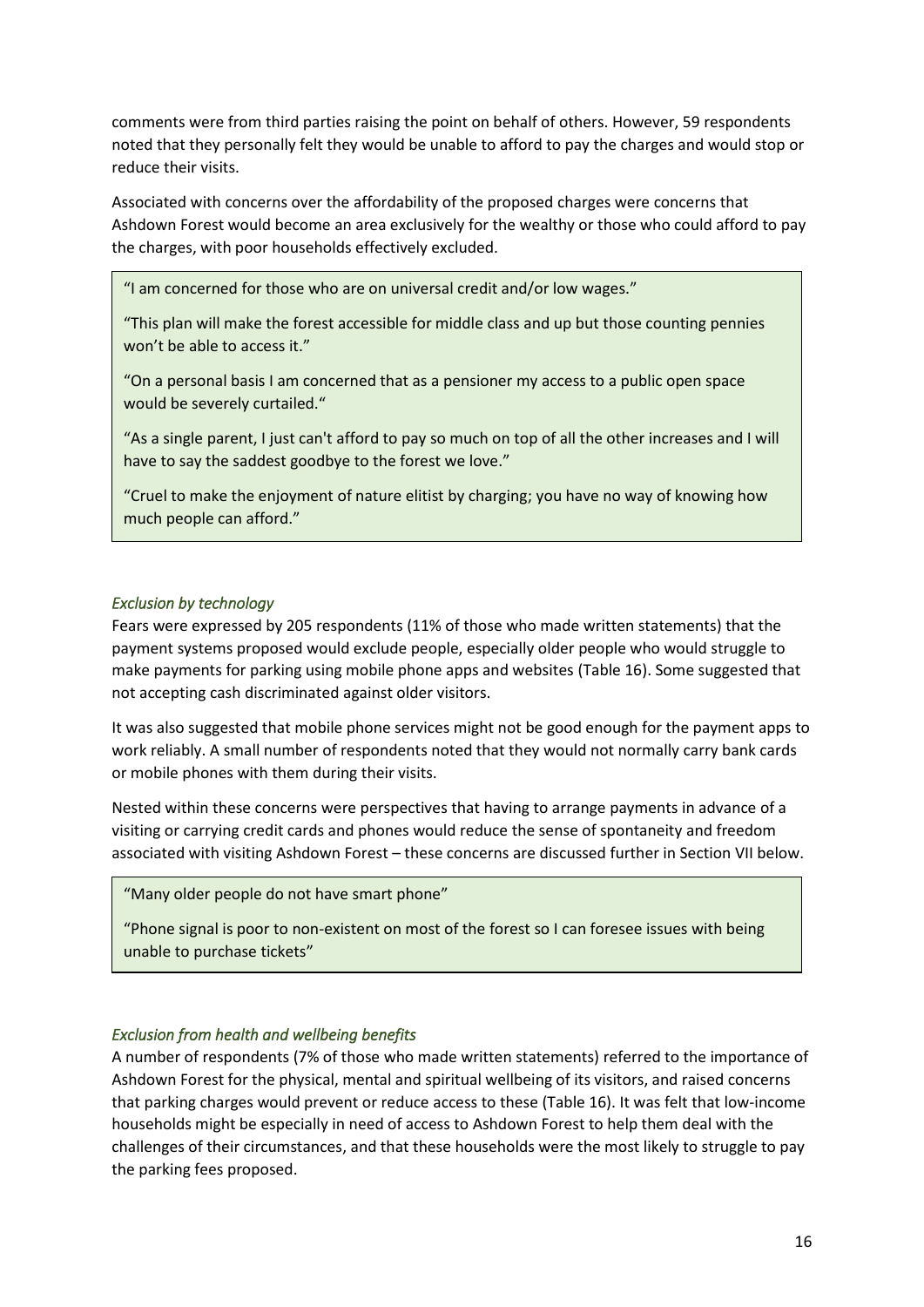"We know the importance to our physical, mental, and spiritual wellbeing that being able to walk freely in nature offers. It would be a dreadful shame if the barrier of parking fees would exclude people from this."

"The general well-being generated by thousands walking across Ashdown every week is invaluable for the individuals concerned but also for the NHS and social services."

"These charges will exclude possibly the people who most need to access this area."

## *Exclusion from nature*

A small number of respondents expressed concerns that parking charges would exclude or reduce access to nature. These concerns were expressed in the context of the importance of experiencing nature for understanding of, relationships with, and support for conserving nature. Respondents noted that personal experience of nature was or should be a critical part of education for children and young people.

"Ashdown forest is a wonderful area for families to bring children."

"Families may be forced to keep their children out of our Forest, thereby losing a generation of committed Forest users and lovers."

"I hate the idea of young local children not discovering the wonders of the forest due to cost."

## *Reducing visitors and visits to the Forest*

Expanding from concerns related to different forms of exclusion, 155 respondents, representing nearly 10% of all those who made a written statement, indicated that they or other Forest visitors would stop visiting the Forest or reduce the number of visits (Table 16). Individuals expressed personal regret at this, while others presented this as a form of resistance or to express anger at the proposal to charge for parking. Others raised the concern that reduced numbers of visitors would undermine the revenue earning intention of the proposal while some raised the concern that reduced numbers of visitors would have a negative impact on local businesses.

A number of respondents questioned whether reducing the number of people using the Forest was not in fact the motive behind the proposal for parking charges.

A small number of respondents indicated that a reduction in the number of visitors would be a good thing, either suggesting that this would be good for the Forest in terms of nature conservation, or good for those that used the Forest for recreation as it would become less busy and, noted by some, there would be fewer dogs.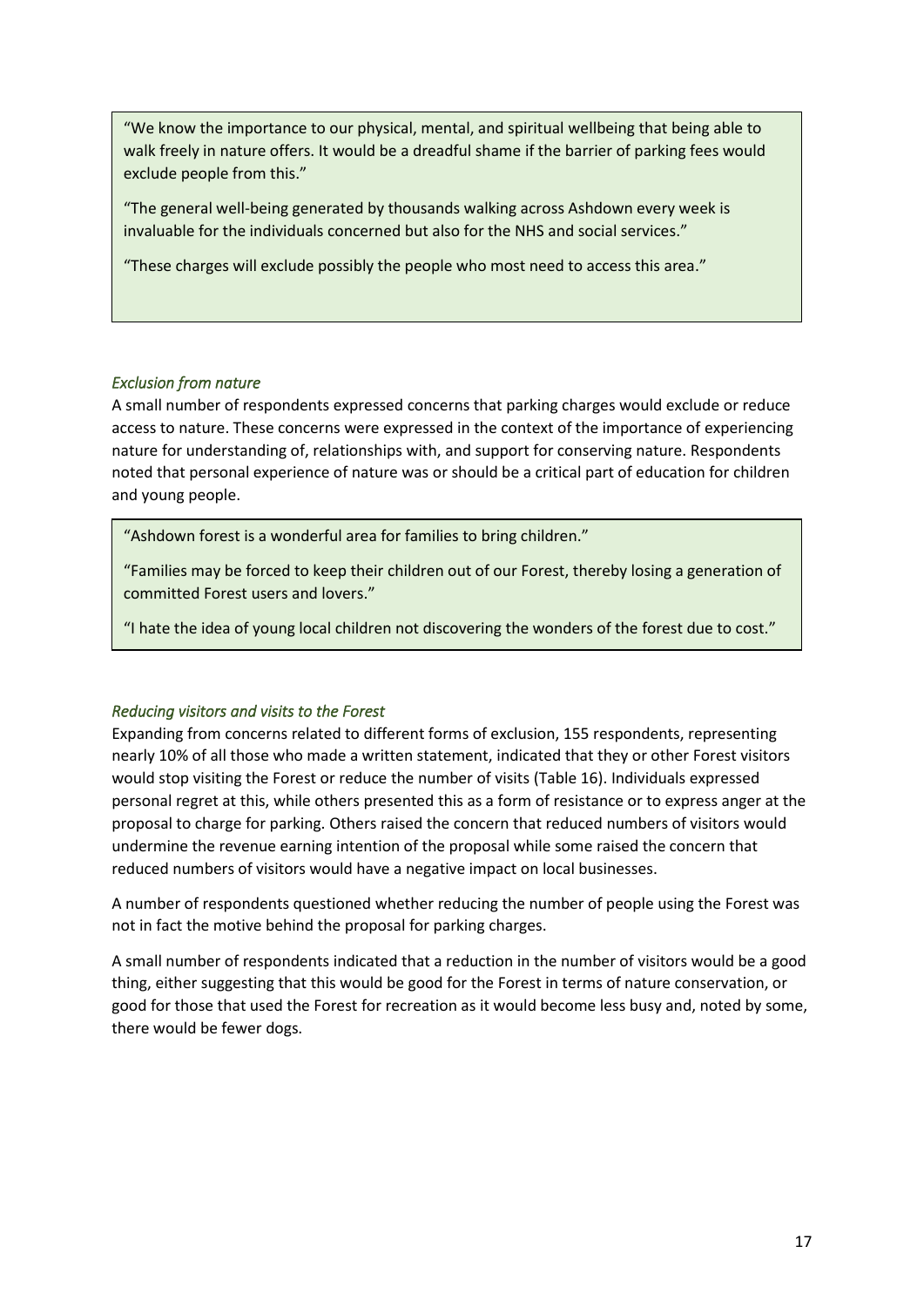"I will not be using the forest for regular walking if I have to pay to park which is very sad."

"I am convinced that parking charges will reduce use of the Forest in the long term."

"By introducing the high charges as suggested will deter people from visiting the forest. Maybe this is your intention."

"I don't think I would use Ashdown Forest for my regular dog walking if I had to pay for parking. I feel this may be a common thought."

"Visitors from outside the area will reconsider visiting the Ashdown forest, choosing to travel elsewhere for regular exercise, resulting in lost revenue for the forest and local business."

## III. Operational questions and concerns

<span id="page-21-0"></span>Respondents expressed concerns that relate to operational and practical questions of introducing and managing parking charges. Concerns over mobile phone cover have been discussed above in relation to access. However, they are also related to the day-to-day operations and use of a car park payment system. Headings used to score comments related to operational aspects of a parking scheme identified them as concerns over displacement parking, the distribution of parking machines resulting in pressures on some car parks, and questions over the feasibility of running a parking charge system and implications of contracting a professional firm to operate it.

Table 17 shows that 959 comments were interpreted as raising operational concerns, meaning that over a quarter of all comments made by respondents included reference to such concerns, and that over half of all written statements raised questions or concerns about the operation of the proposed scheme.

|                           | Displacement<br>parking | Car Park<br>pressures | Profit, costs, and<br>administration | <b>Totals</b> |
|---------------------------|-------------------------|-----------------------|--------------------------------------|---------------|
| Number of responses       | 588                     | 244                   | 127                                  | 959           |
| Percentage of respondents | 32.29                   | 13.40                 | 6.97                                 | 52.66         |
| who made statements       |                         |                       |                                      |               |
| Percentage of total       | 15.49                   | 6.43                  | 3.35                                 | 25.27         |
| comments made             |                         |                       |                                      |               |

#### <span id="page-21-1"></span>TABLE 17. Scores for comments related to operational concerns

#### *Displacement parking*

Concern around displacement parking and its impacts was the most frequently mentioned in respondents statements (Table 17). Concerns that Forest users would avoid car parks to avoid having to pay were mentioned in a third of written statements and accounted for 15% of comments scored.

Respondents believed cars would be parked on roads and verges, in laybys and on Forest tracks. Some respondents wrote saying that they themselves would do this. Others noted that people would park in local villages and on streets in towns near the Forest. Some Forest residents were worried that their access tracks would become blocked or that they would not be able to enter or exit their properties.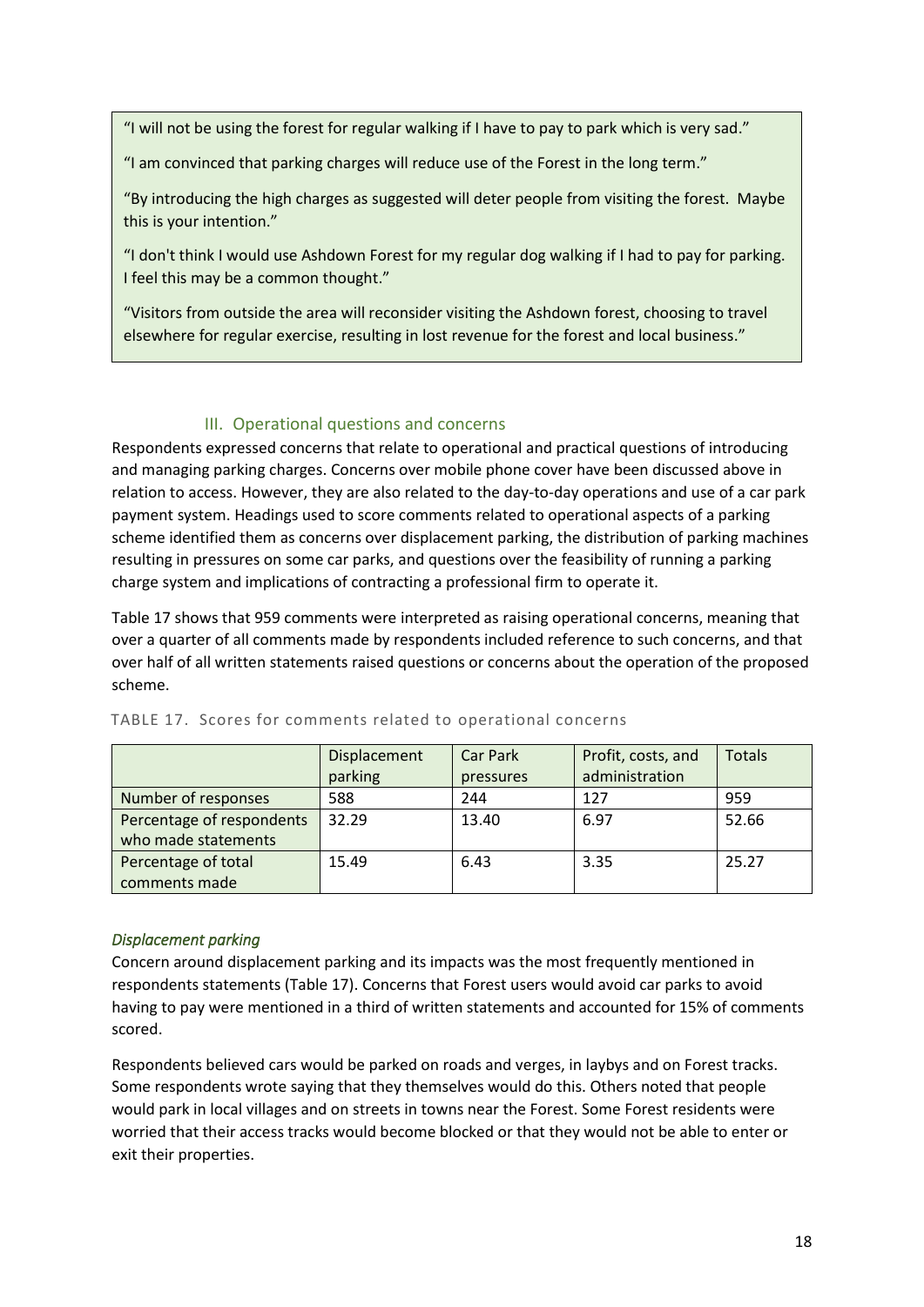In addition to damaging the road verges, with aesthetic, conservation and financial implications, respondents were worried that roads would become blocked and that driving on them would be unsafe.

"I believe introducing these charges will simply lead to large numbers of vehicles being parked on the road in order to avoid payment. This will lead to congestion and potentially cause accidents."

"Cars destroyed verges and made it difficult to access car parks, as well as endangering the livestock and affecting the wildlife."

#### *Car Park use by visitors*

244 respondents were concerned that the proposed system would lead to changes in the way people used the Forest's car parks (Table 17). Of these concerns, a number were the result of misunderstanding the proposed scheme - respondents thought the proposal was to make charges on five large, busy car parks only rather than on all car parks. This, it was noted, would lead to pressure mounting in the smaller car parks. Some respondents suggested placing parking machines in all car parks to avoid this. Others used the concern to argue against the introduction of charges.

Respondents were also concerned that the five car parks with machines would become crowded as people queued to get parking permits. It was also noted that having people come to one car park to get their ticket and then drive to another to walk would increase the amount of driving across the Forest creating negative impacts for the Forest and its users.

"The five car parks where the machines are will get very busy as people once parked will stay there."

"Queues of cars on busy days waiting to buy a parking ticket at the big 5 car parks could be very long just to then drive & park in a smaller car park? Doesn't make sense!"

"…people paying by card should have an extra 15 minutes to allow them to relocate to a car park of their choice … avoid visitors driving more miles in the forest"

#### *Profits, costs and administration*

127 respondents raised questions around the business case made for parking charges. Suggestions made were that the scheme was not financially viable, others that the investment cost would be high, some that the cost of administration of the scheme would erode income, and some that policing to ensure compliance would be too expensive. In many cases these reservations were expressed as arguments against introducing parking charges and for raising funding through different means.

A sentiment expressed by a number of respondents was that it was undesirable or unacceptable for a commercial company to be used to manage any parking scheme. Negative comments were made about car park charging companies and their involvement rejected.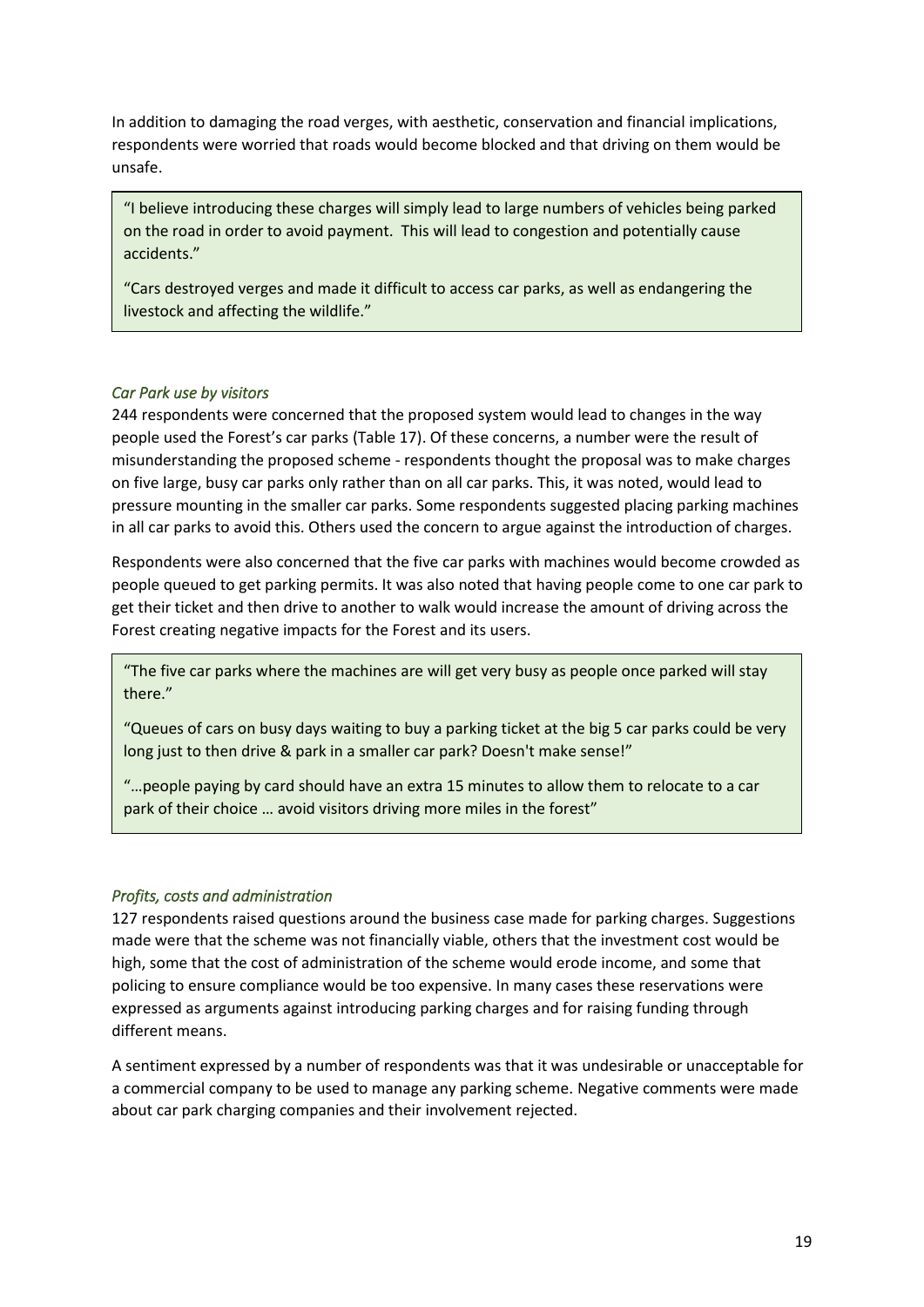"How would this be policed and what percentage of the parking will go to the car park policing and how much will Ashdown Forest make? I think it will not be viable"

"It seems counterproductive to install a parking system to raise funds when you will then be paying out to contract an external parking management company to patrol the car parks."

"I am extremely concerned that you propose paying a third-party organisation to enforce parking. Such organisations are generally very inflexible and avaricious which could be very damaging to the reputation of the Forest."

"Private parking management companies have experience, but also high antipathy from users."

# IV. Alternative fundraising ideas

<span id="page-23-0"></span>Though some respondents made statements arguing that more funding for Ashdown Forest was not needed, this was a minority view (Table 7). Such comments were generally made in the context of dissatisfaction with the management of Ashdown Forest in general that are discussed in Section 4.c.VIII.

Comments were made that alternative ways of meeting Ashdown Forest's need for additional funding should be pursued. Respondents suggested this as an alternative to car park charging though some suggested fundraising activities could be in addition to car park charging. Table 18 shows that 551 respondents, a third of those who made written statements, questioned whether there were not other and better ways to fund Ashdown Forest's needs, whether sufficient attention had been paid to exploring these, and suggesting a delay in imposing parking charges until a concerted effort had been made to raise funds through charitable donations, sponsorship and commercial activities.

The range of responses related to fundraising were grouped under three headings: those that simply suggested Ashdown Forest should find an alternative to car park charges; those that indicated that government should fund the Forest; and those that suggested licensing additional activities on the Forest.

|                   | Other ways to   | Government to   | License more | <b>Totals</b> |
|-------------------|-----------------|-----------------|--------------|---------------|
|                   | fund the Forest | fund the Forest | activities   |               |
| Number of         | 361             | 151             | 39           | 551           |
| responses         |                 |                 |              |               |
| Percentage of     | 19.82           | 8.29            | 2.14         | 30.26         |
| respondents who   |                 |                 |              |               |
| made statements   |                 |                 |              |               |
| Percentage of all | 9.51            | 3.89            | 1.03         | 14.52         |
| comments made     |                 |                 |              |               |

## <span id="page-23-1"></span>TABLE 18. Scores for comments related to funding and fundraising

## *Other way to raise funds*

Table 18 shows that 361 respondents felt that Ashdown Forest should be funded by ways other than parking charges. Such comments accounted for around one in ten of all comments made. Though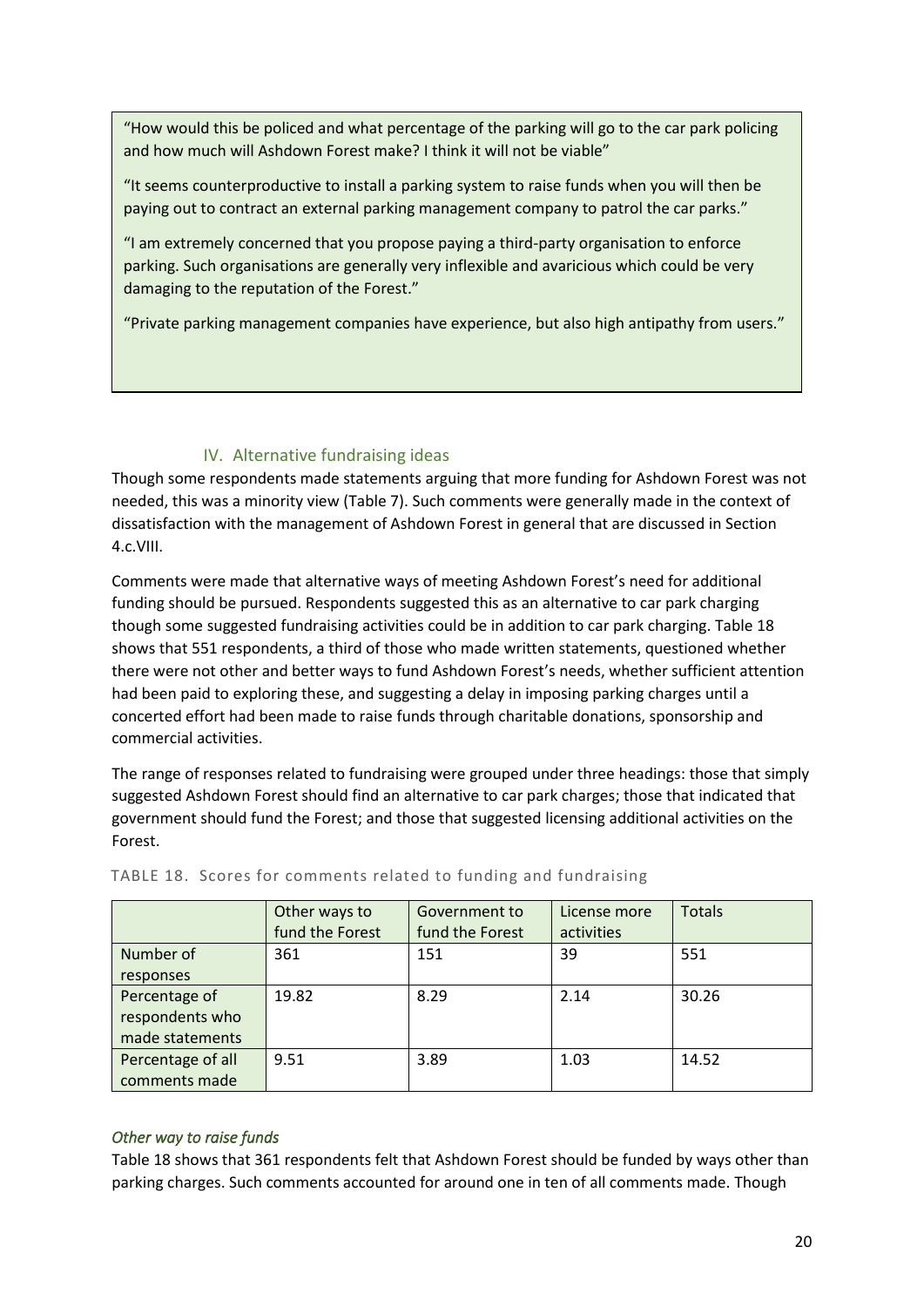the majority of respondents did not elaborate on ideas for how this could be done, a number did, suggesting ideas ranging from opening a café at the Forest Centre, to charging horse riders more, to selling plots for natural funerals and pet burials (see Annex 1 for a list of these ideas).

The most common alternatives put forward to parking charges can be summarised as 'pursuing funding through donations'. Forest users should be encouraged to make voluntary contributions to cover the costs of managing the Forest. Some respondents argued that Forest users were not aware of the Forest's financial plight but if they were made aware they would donate through a range of mechanisms. The Friends of Ashdown Forest was cited as an important channel for donations. Volunteering was proposed as a way to reduce the costs of management and thus the need for additional funds.

A small number suggested that those who already donate, either directly or through the Friends of Ashdown Forest, or who volunteer for the Forest, would stop doing so, making the situation worse.

It was suggested by some respondents that the proposal to charge for parking was the result of insufficient imagination and demonstrated a lack of business knowledge within the organisation. Making better use of the Forest's resources and attractions was proposed.

The proposal to introduce parking charges was also cited as demonstrating the Conservators' failure to grasp the opportunity to create a supportive community of beneficiaries of the Forest.

"There are many other more creative ways to raise money that would not exclude local people from the forest and may indeed enhance the amenities available to the local community and schools and beyond. This requires vision, good project management and fund-raising skills and may require many different projects."

"I had to search the website hard for the information on how to donate money so I think if this were better advertised and utilised it would be a better system for locals who use the forest regularly to give back."

"It is too easy to just come to the forest and go away again. We need to take ownership of the forest and become involved by paying for membership. Perhaps that could be encouraged rather than having forced parking fees."

"It is understandable that you need to find more funding, but this is a lazy, knee-jerk way to achieve that."

"If I bought a permit, I would probably have to cancel my membership of the Friends of Ashdown Forest. I'm sure others may be in a similar position. I cannot afford to do both."

#### *Government should fund the Forest*

151 respondents, nearly one in ten, argued that Ashdown Forest should be funded by government, whether central government, East Sussex County Council, or Wealden District Council. Most argued that this should come from their existing budgets though 21 respondents proposed a specific precept to be raised for Ashdown Forest.

Several respondents noted that local Forest users already paid high levels of tax and that car park charges amounted to a further tax. Wealden District Council was singled out as charging amongst the highest tiers of council rates in England and could be expected to fund Ashdown Forest.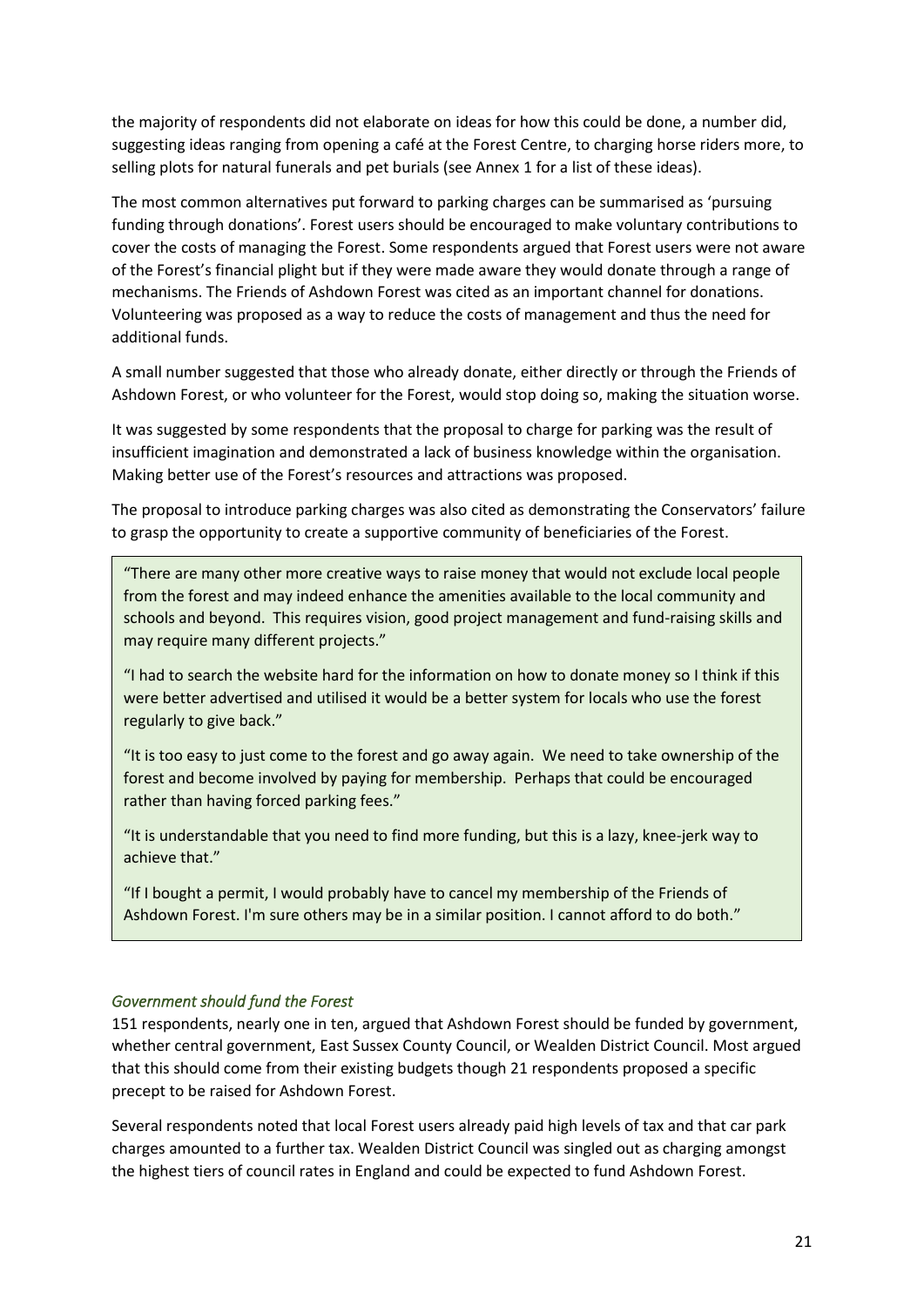"Local residents already pay for the Forest through Council Tax paid to ESCC - charging us for car parking means we pay twice."

"It is not acceptable that ESCC are not funding the Conservators cost, after all the conservators are saving the council money which they would have to fund if the Conservators failed."

"The government should be approached to subside the costs. If they want a healthy public then activity on the forest should be encouraged not discouraged."

## *Other sources of income*

As noted, some respondents backed up arguments for exploring alternatives to parking charges with suggestions for how this could be done. The range and scope of these are shown in Annex 1. There were some clear concentrations of interest for particular alternative sources of funds or support.

The most common suggestions proposed a range of means to boost voluntary contributions to Ashdown Forest. Respondents suggested that they and the public at large were unaware of the funding crisis and that now they were aware, donations would meet the Forest's financial needs. Several respondents felt that the Conservators had failed to pursue in an effective way the large range of opportunities for generating charitable donations. Others referred to the role of the Friends of Ashdown Forest and how this could be developed. Expectations of the future role of the Ashdown Forest Foundation (TAFF) were also referred to.

Some suggestions were made for raising funds through licensing specific activities on the Forest. 31 respondents, over 1% of respondents, suggested that mountain biking should be permitted on Ashdown Forest, most arguing that this could be licenced in the same way that horse riding is. Respondents proposed this as a way of raising funds but also as a way of encouraging more engagement with young people and supporting health and wellbeing.

Eight respondents suggested that licencing dogs on Ashdown Forest would be a significant source of income but also a way to help regulate the impact of dogs on the conservation of the Forest and on other users. It should be noted that this perspective, part of a larger narrative concerning the negative aspects of dog walking on Ashdown Forest, is evidence of the conflicting interests and perspectives of different users of Ashdown Forest.

The licencing of horse riding on Ashdown Forest was raised as an issue relevant to car park charges. Some respondents argued for increasing the cost of riding permits on the basis that the damage horses caused was a drain on Forest finances. Others argued that the value of riding on the Forest was worth more than the current charges. The majority of respondents who raised issues related to horse riding, however, argued for concessions on parking charges for those already paying to ride on the Forest (see Section V below).

"If you need to bring in an income maybe look at other ways such as opening up one area of the forest for cycling and charge for this."

"I think the dog walkers who use it daily and make it difficult for others to enjoy should pay a licence fee to access the forest."

"The annual riding permit could be increased as the current charge amounts to only a few pounds a week to ride in such beautiful surroundings."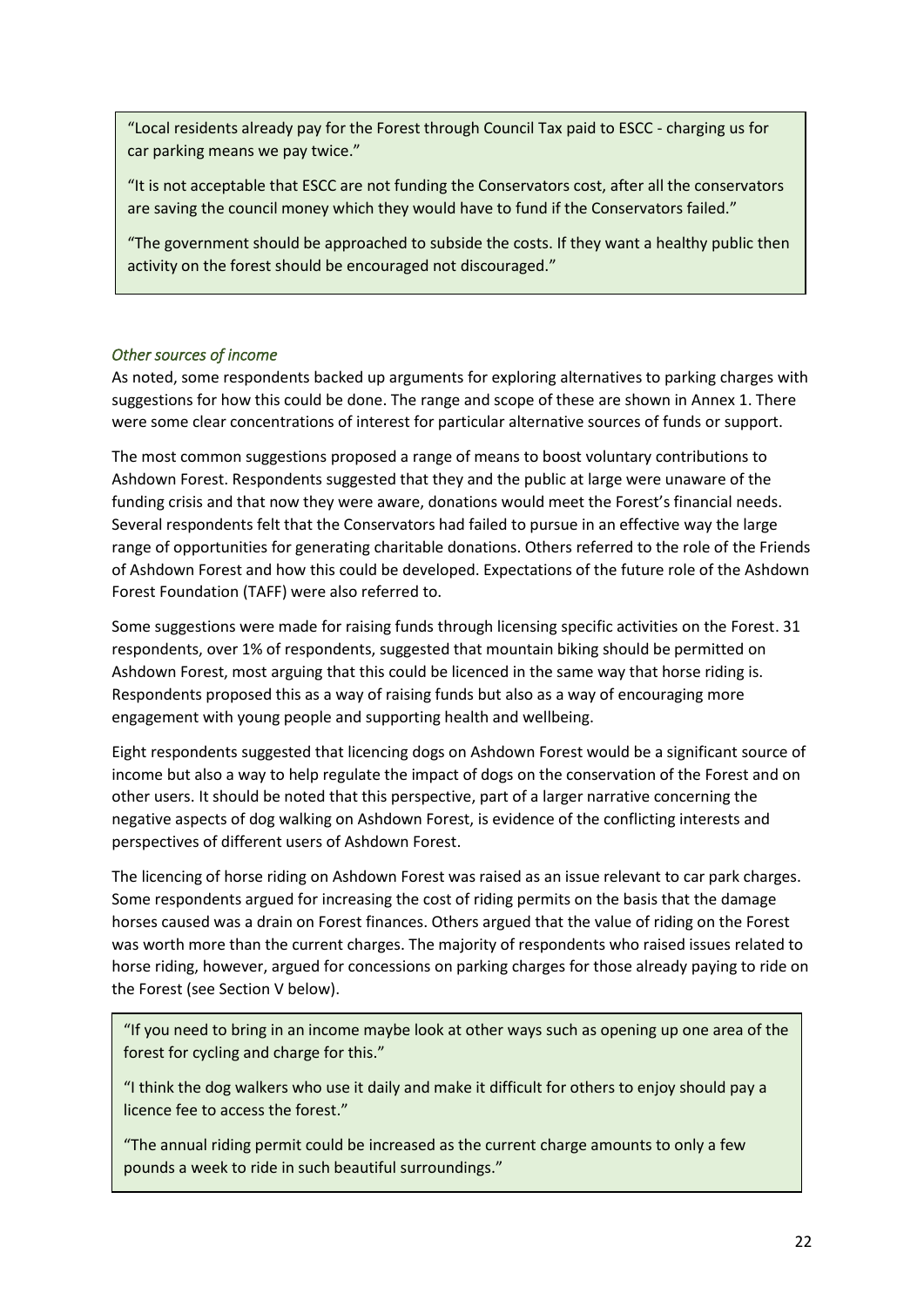## V. Concessions

<span id="page-26-0"></span>271 respondents, 15% of those who made written statements, wrote about concessions. The proposal presented as part of the consultation process, proposed concessions for Blue Badge holders and motorcycles.

Only three concession headings registered high levels of support for specific proposed concessions.

|                 | 'Locals' | Licensed horse | Residents / | <b>Others</b> | <b>Totals</b> |
|-----------------|----------|----------------|-------------|---------------|---------------|
|                 |          | riders         | commoners   |               |               |
| Number of       | 165      | 47             | 29          | 30            | 271           |
| responses       |          |                |             |               |               |
| Percentage of   | 9.06     | 2.58           | 1.59        | 1.65          | 14.88         |
| respondents who |          |                |             |               |               |
| made statements |          |                |             |               |               |
| Percentage of   | 4.35     | 1.24           | 0.76        | 0.79          | 7.14          |
| total comments  |          |                |             |               |               |
| made            |          |                |             |               |               |

<span id="page-26-1"></span>TABLE 19. Scores for proposed concessions on parking permits

The most suggested concession was for 'locals' to be allowed to park for free or receive a significant discount. This was proposed by 165 respondents representing nearly 6% of respondents and 9% of those respondents who made written statements. Concessions for locals made up 61% of comments interpreted as related to the question of concessions. Locals were defined in different ways by different respondents. Some suggested that all East Sussex residents should be given a concession, some limited this idea to Wealden residents, while others put forward geographical areas for concessions which would be implemented using post codes or council rates bills.

47 respondents proposed concessions for horse riders arguing that they already paid for an annual permit to ride on Ashdown Forest and should not be charged to park on the Forest as well.

29 respondents proposed that residents and commoners should receive a concession as they already contributed to the income of Ashdown Forest through the fees they paid. This represents less than 10% of the 304 respondents who identified themselves as commoners and/or residents (Table 8).

Six headings represented concessions proposed for youth organisations (nine comments), volunteers (six comments), low emission vehicles (five comments), members of the Friends of Ashdown Forest (five comments), professional dog walkers (three comments), and under 18-year-olds (two comments).

A further two categories were established to score disagreement with the concessions proposed for motor bikes (26 comments) and blue badge holders (eight comments).

Respondents raised concerns about the affordability of parking charges for low-income households, which were discussed above in Section 4.c.II. Some suggested providing concessions for households that would struggle to pay the parking charges, and these were included within the scores discussed under issues around affordability.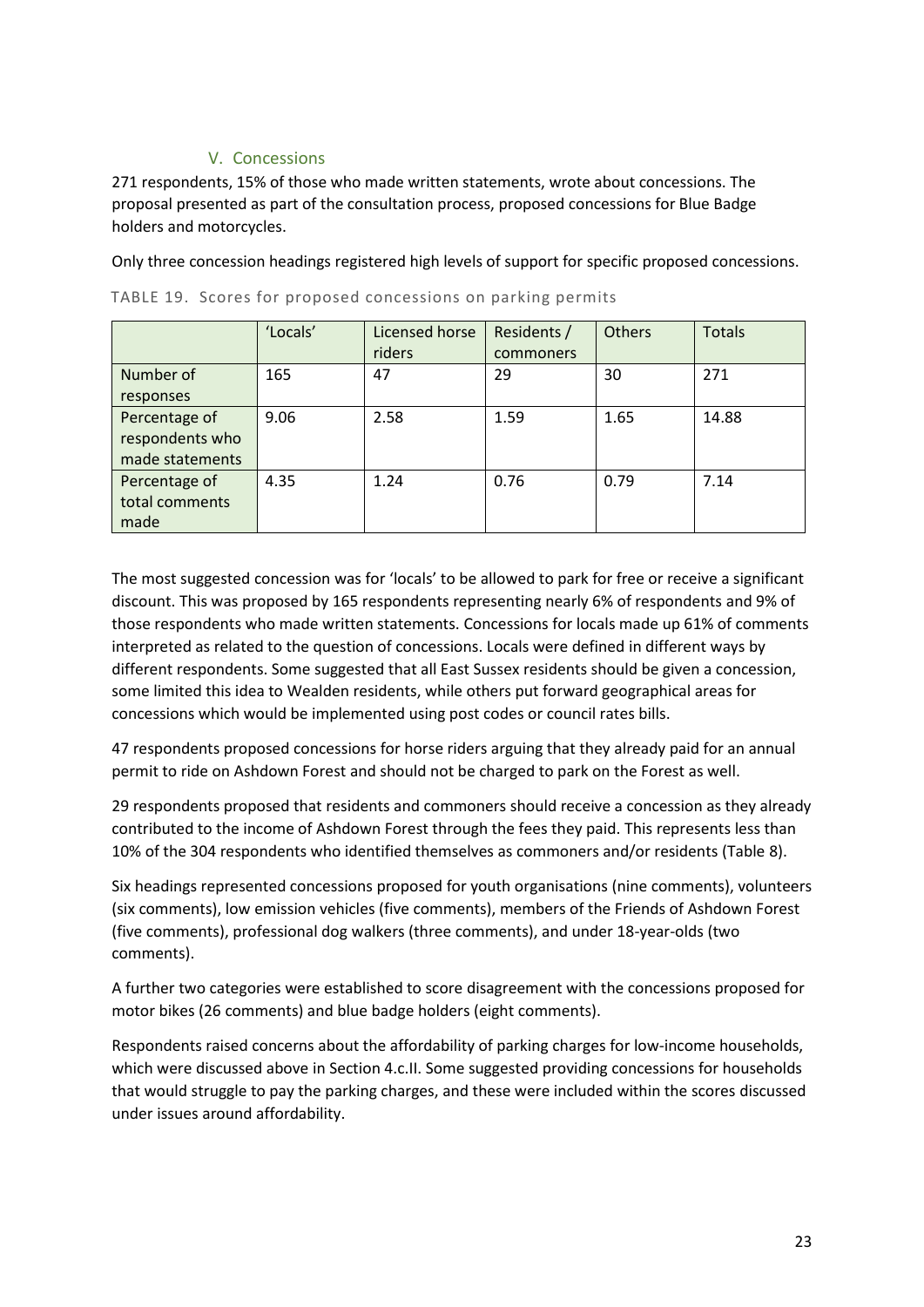"Local residents annual rate should be lower than is being considered."

"Residents of the Forest should get a further discount on the parking."

"I just would like to know what you would charge for horse boxes as we already have to a pay to ride."

"I would happily pay to visit the forest if there was a discounted rate for locals. I would happily pay for this through my council tax if it meant I could get a "residential pass". This way locals can still enjoy the forest, and visitors who come from afar can also contribute (granted at a higher rate)."

"Feel that motor cyclists should pay a parking fee too. After all they are still using the forest."

## VI. Changes to the tariff structures

<span id="page-27-0"></span>The proposal presented to respondents in the questionnaire suggested a tariff for parking charges, responses to which have been discussed above (Section 4.c.II). The proposal also made suggestions for how, when and over what period charges would be made. Nearly 10% of respondents who made written statements, totalling 179, made suggestions for changes to how and when parking charges should be made. Though some of these suggestions were forms of concession, other comments proposed consideration of different forms of parking passes or changes to opening and closing hours for a range of reasons.

Suggestions made were diverse. Many respondents proposed making different charges at different times of day or different times of year. Some suggested that charges should be raised during busy times such as weekends of holidays. Some suggested the opposite.

Many respondents suggested that there should be free periods in the day or days in the week when people should be allowed to park for free, most commonly early in the morning or late in the afternoon. These suggestions were often made in the context of accommodating the interests of local Forest users including dog walkers who, it was suggested, were most likely to take short walks early or late in the day. Hence, charges for parking would be limited to, for example, 8 or 9am to 5 or 6pm. Some respondents suggested changes to these hours could be made according to the season.

52 respondents suggested that annual or other passes should be attached to a household rather than a vehicle. It was noted that many households owned two or three cars and different family members used them at different times for different reasons. To attach a fee to each car was felt to be unreasonable.

Some argued for a simplified system of charges, a single daily charge, or a half day and full day charge. Others proposed offering additional passes including weekly, monthly and seasonal passes. A weekend/weekdays pass was also proposed.

Some proposals were contradictory. Motivations for proposing changes were different, with some respondents hoping to make the Forest more accessible to local users, some hoping to make the system easier or less stressful to use, and some intending to make the system more effective at raising funds for the Forest.

One respondent suggested the idea of 'charity passes' that could be donated for allocation to lowincome households to help them access the Forest.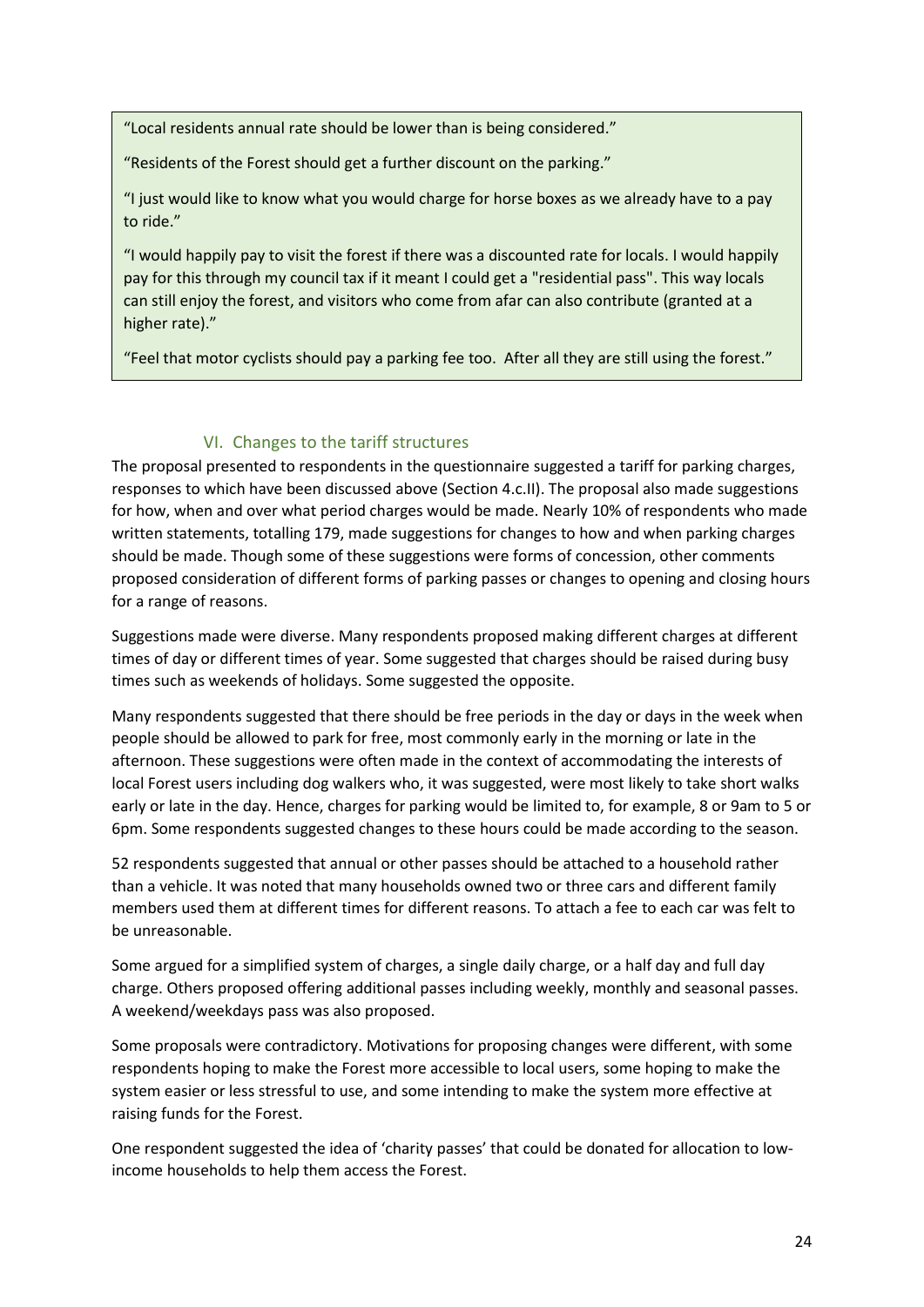"There should be a monthly direct debit concessionary scheme available to local people"

"… could you please consider reducing the hours that charges apply (maybe making it free to park up until an hour after sunrise and an hour before sunset?)"

"You could just charge Friday, Saturday and Sunday plus bank holidays/summer holiday when the forest is used more."

"A daily ticket only would be easier to control"

"Most of the extra foot fall and vehicles occur during peak times weekends, why not have this charged and not during the weekdays - 10 till 4 pm free"

"Two car registrations per household but only one vehicle on the Forest at any time"

## VII. Unintended consequences

<span id="page-28-0"></span>A range of comments was interpreted as indicating concerns for consequences from introducing parking charges that might not have been considered or recognised as significant (Table 20).

<span id="page-28-1"></span>TABLE 20. Scores for comments indicating concerns around changes in relations with and to Ashdown Forest

|                              | Expect   | Ugly  | Fixed     | Commercial | <b>Fines</b> |
|------------------------------|----------|-------|-----------|------------|--------------|
|                              | better   | and   | times     | versus     | change       |
|                              | services | urban | stressful | freedom    | relations    |
| Number of responses          | 81       | 95    | 47        | 39         | 12           |
| Percentage of respondents    | 4.45     | 5.22  | 2.58      | 2.14       | 0.66         |
| who made statements          |          |       |           |            |              |
| Percentage of total comments | 2.13     | 2.50  | 1.24      | 1.03       | 0.32         |
| made                         |          |       |           |            |              |

#### *Better services expected*

The first of these 'unintended consequences' shown in Table 20 is rather different from the remaining four and relates to expectations of improvements to services. Comments made by 81 respondents, almost 5% of those that made statements, express the view that a *quid pro quo* would be expected in return for acceptance of parking charges. Not only would the car parks need to be improved and maintained to a higher standard, but a range of other improvements were also suggested. The most common amongst these was the expectation that dog poo bins would be installed, but public toilets, bike racks and other facilities were also mentioned.

These comments indicate a connection between the introduction of charges and the state of repair of the car parks. At another level, however, these comments indicate a change in the relationship between Forest users and the Conservators. With the acceptance to pay for parking comes the expectations of a customer that a service will be provided.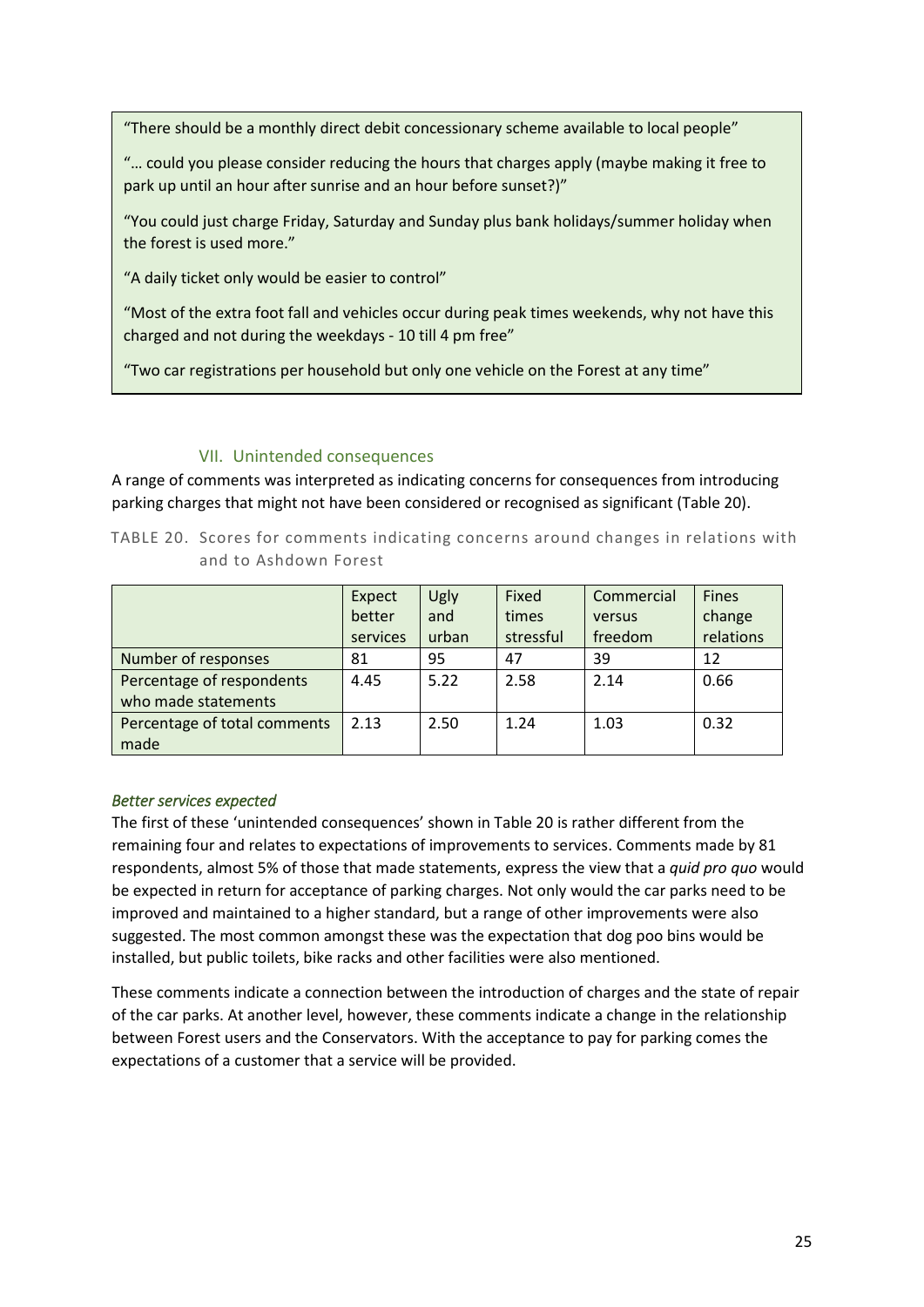"The introduction of dog waste bins, at least at the major car parks, would be welcome, and would help to reinforce the perception that the Forest is well managed and cared for."

"If people are paying there will be an expectation that the car parks are in good condition and not full of huge holes."

"Have you considered that by charging for parking the expectations of users will be raised and you will therefore need to potentially supply toilets, general waste and dog waste bins in the main car parks?"

#### *Changing the Forest and users' relations to it*

An important set of perspectives were interpreted as relating to concerns around how parking charges would change what the Forest ''is" at a fundamental level.

95 respondents raised concerns that the machines and signs that would be needed to implement the system of charging would be ugly and urbanizing what otherwise is considered the wild and natural aspect of Ashdown Forest. This sentiment was also expressed in relation to fears that double yellow lines would be needed to control parking on roads and verges. Put together this set of concerns relates to the perceived importance of the Forest as a contrast to the increasingly contained and controlled countryside of the region.

"Care also needs to be taken to ensure that signage and infrastructure of the charging systems is sympathetically designed and installed not to detract from the natural beauty of the forest."

"Parking charges is the urbanisation of the Forest. The reverence, awe and respect for this rare landscape would potentially be impacted. It would render the Forest little more than an NCP with some greenery."

"The beauty of the forest is its timeless visual character cluttering it up with machines and more signs would detract from this."

Respondents suggested that having to deal with making payments for parking in practical terms would negatively impact their experience of spending time on the Forest. Having to consider and plan for making payments would reduce the spontaneity of visiting the Forest. Managing a walk, in relation to the time paid, for would introduce stress to the experience of visiting the Forest, which was intended to be the opposite.

"What happens when your walk takes longer than the 3 hours you have paid for. Will wardens be incentivised to fine visitors not returning to their vehicles in time. Will we see families with children running across the forest to return to their cars before getting a ticket!"

"Whenever I go to the Ashdown Forest, I never plan how long I'm going to walk for. Having to decide this upfront or stressing about getting back to the car within your 1, 2hr etc slot would ruin the experience."

"… having to either have money for machines or having to use a phone app to pay for parking (with poor phone signal) … making it a stressful endeavour."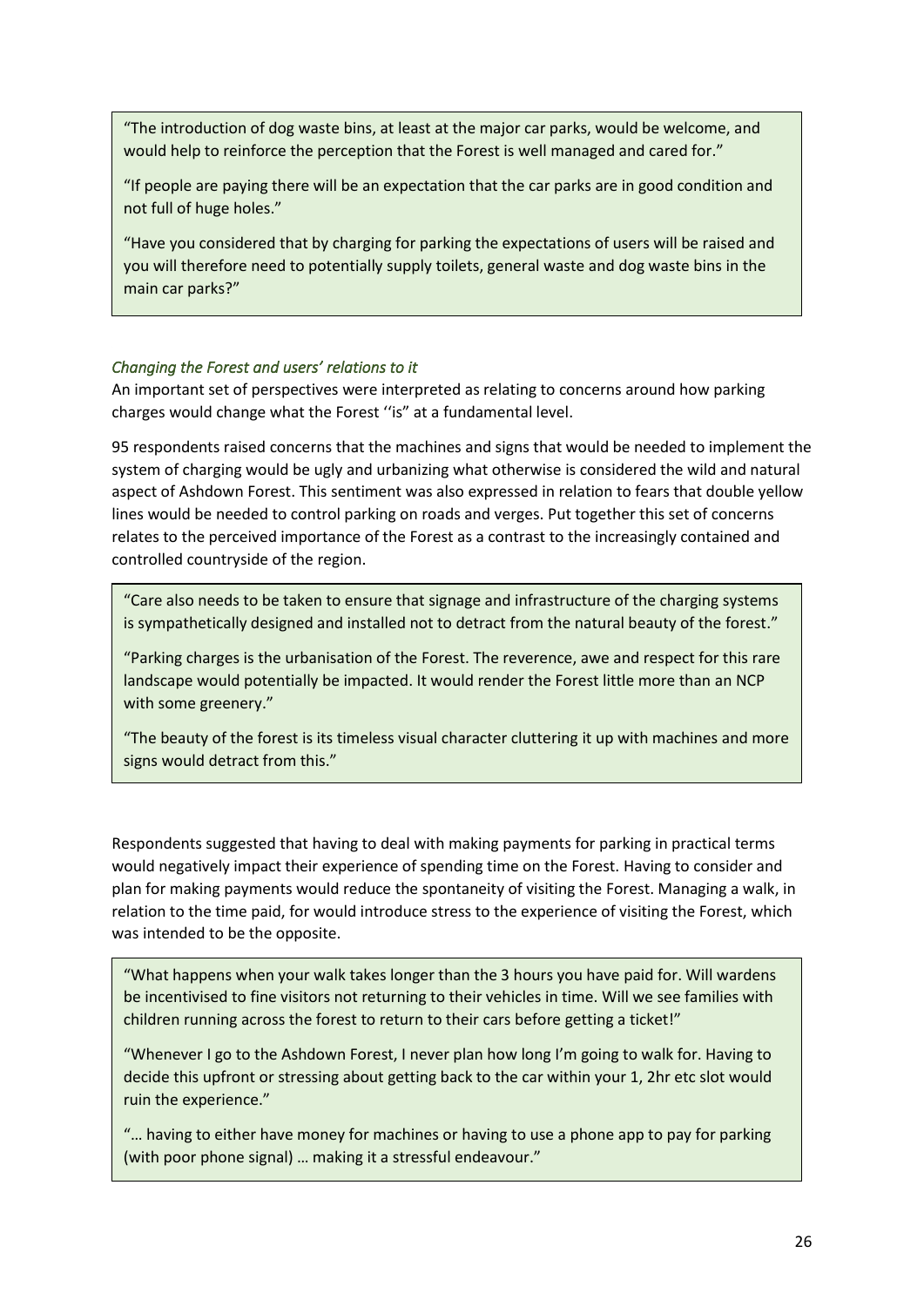Related to these concerns were suggestions that the nature of Ashdown Forest itself would be changed by the introduction of charges in abstract terms. The act of charging for parking introduced a commercial perspective to the Forest that would reduce users experience of 'freedom' while on the Forest and altered the 'wildness' of the Forest itself.

Related but distinct were comments that express concerns that having to pay parking charges would introduce stress to the experience of using the Forest, which would change the nature of the relationship between users and the Forest. Respondents were concerned by the necessity of managing a walk to fit in with the fixed-time tickets proposed by the scheme. Having to manage a walk in this way would be stressful and limiting and contrary to key values associated with a visit to Ashdown Forest. Respondents also commented that the threat of 'parking fines' due to overstaying their tickets, problems with the payment system or the feared punitive behaviour of car park management companies would create anxiety and change relationships with the Forest.

"When I go to use the forest for walking, I don't like to take any form of device or money with me."

"Any man-made installations should not be allowed to appear anywhere. How to ruin a day out - get a parking fine."

"I have lived close to the Forest for five decades. It is part of my habitat and I resent any attempts by you lot to urbanise and monetise it."

"Paying to visit would suck all the enjoyment out of visiting the Forest."

"It seems a great shame that, yet another spontaneous, healthy and free activity should have to become a pre-meditated decision based on the purse strings!"

#### VIII. Other perspectives, positions and points

<span id="page-30-0"></span>Several respondents expressed perspectives, raised issues or made points that were important if not directly related to questions raised by the parking charges proposals.

They are worth considering here as they cast a different light on aspects of relations between Ashdown Forest and its users and therefore perspectives on the introduction of car park charges.

#### *Criticism of the state of Ashdown Forest and its management*

64 respondents used the opportunity presented by the consultation to voice concerns about the state of the Forest and its management generally. An important theme of these comments relates to the introduction of parking charges as they expressed opinions that the Conservators did not need more funding, either because they did not make good use of their current resources, or because the Forest should receive less, not more, management.

Many criticisms of the Forest's state and management were aimed at other users of the Forest. Resistance to or support for parking charges were expressed in terms of increasing or decreasing certain behaviours. The majority of this criticism was around the behaviour of dogs and by proxy their owners, and these in turn led to suggestions that parking fees could only be justified if dog poo bins were provided. However, negative comments were also directed to horse riding during the winter as this made some paths unwalkable, and at the policies and practices of the Conservators.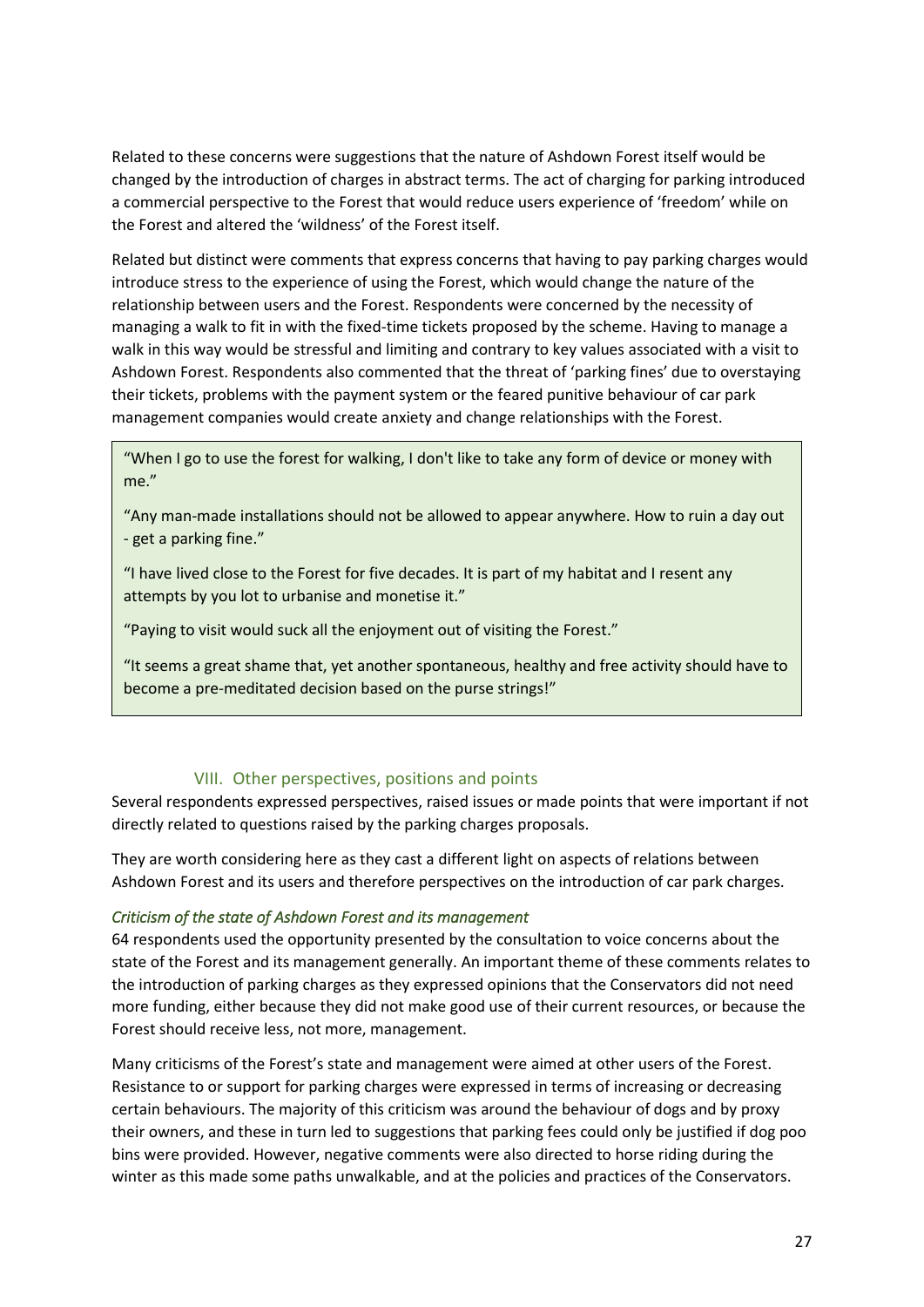"All of these things have made us question why it is that attempting to raise more money by parking charges is necessary when being more efficient is probably more necessary."

"No matter what [the Conservators] say they forget the word forest in its title going back hundreds of years and in most public trees and bushes are hacked down and cut up the ground by heavy machines and little attempt is made to correct this."

"Ashdown Forest has been spoilt in recent years by dogs running wild and harassing walkers. Many dog walkers could not care less. I have been visiting the Forest for 40 years and it has never been so bad. If there are to be charges, then dog walkers should be charged more."

## *Lack of public transport*

22 respondents noted that the proposal to charge for parking was unfair as there was no other practical way of accessing the Forest. The lack of public transport should be addressed if parking charges were to be introduced to make it feasible for people to reach the Forest without driving there.

## *Environmental or ecological perspectives*

A small proportion of respondents referred to the introduction of parking charges or how they would be implemented in terms of the Forest as a conservation area. Six respondents made comments suggesting that parking charges could be justified in ecological terms, or that the proposal to have just five ticket machines would result in additional driving on the Forest with negative environmental impacts.

## *Distrust of motives*

A number of respondents objected to car park charges because of their distrust of the Conservators, of individuals believed to be involved in proposing the scheme, of local government, or of government and authority in general. Some respondents appeared to suggest that corrupt individuals would benefit directly from the income, while others suggested that the Forest was a private business and car park charges were designed to generate profits.

Embedded within these sentiments were concerns about the role of local government in the proposal to introduce parking charges to avoid their own obligations to fund the environment and public access to green spaces for recreation and health.

Several respondents were negative towards the consultation process, indicating that they believed the process was a deception, that all decisions had already been made, and that the questionnaire had been designed to restrict the public's opportunity to express their views

# <span id="page-31-0"></span>5. Conclusion

Many people gave up their time to fill out the consultation document and the Conservators of Ashdown Forest thank everyone who did. This document brings the findings of the consultation into one document. It does not include a response to or a view from the Conservators of Ashdown Forest to these findings. The intention is to present the information to the Board of Conservators to assist in their decision-making process.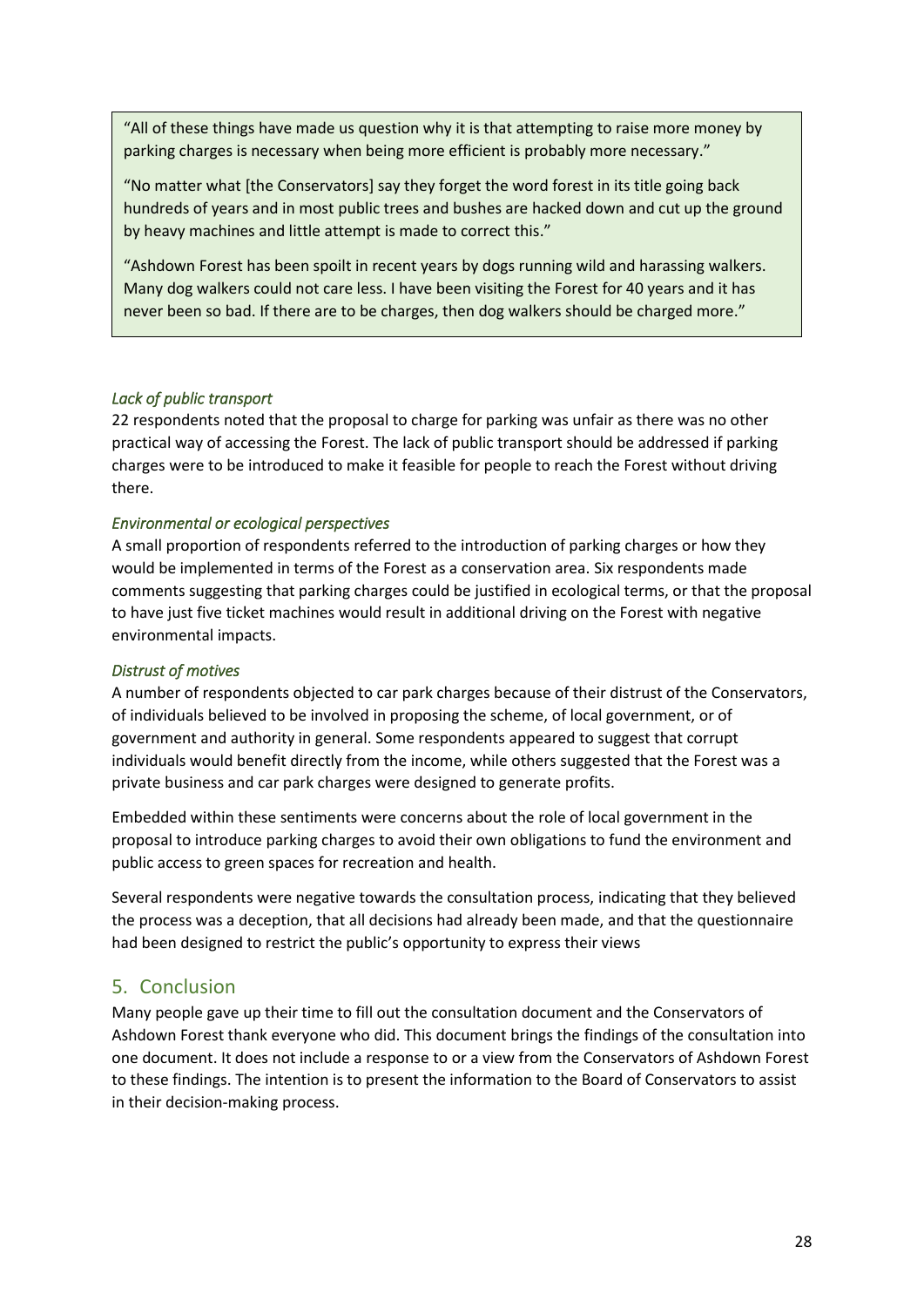# <span id="page-32-0"></span>Annex 1. Proposed ways to raise funds as alternatives to parking charges

The following ideas have been grouped from the 1,821 written statements provided by respondents. The majority were proposed as alternatives to the proposed introduction of parking charges.

The Conservators were urged through these suggestions to be "… creative, courageous and progressive …" and avoid distancing a potential community of supporters through the imposition of parking charges. The Conservators were also encouraged to be "…transparent about costs and where money goes and use the talent that already exists" within local communities and Forest users.

It is understood that not all respondents will be fully aware of the detail with the Ashdown Forest Act 1974, the environmental restrictions on the Forest and the nature of the Conservators of Ashdown Forest as a statutory authority. All of these limit what is possible on the Forest. However, all the suggestions from the consultation have been included whether they would be possible to implement or not.

Suggestions have been grouped into categories.

#### **Sponsorship and donations**

- Link credit cards to Ashdown Forest
- Enrol Ashdown Forest in eBay donation process
- Place QR codes in prime locations
- Set up a way for people to donate
- Establish educational stands at all car parks, explaining what you do/what the forest provides, what we stand to lose etc. with a recommended donation
- A signage system in all the car parks, where one can contribute ANY amount via an APP
- Appeal more widely to the local population
- Offer membership and raise annual contributions toward upkeep and management
- Visitors should join Ashdown Forest Trust charity £100 per annum for access
- Ask public using car parks through telephone permit system to make a donation in a donation box at the car park
- Encourage/enable charitable giving in support of the work of the forest
- Set up an APP to make it easy for people to donate
- Make a nominal charge for a day with the option to make a donation on top
- Develop a supporter package that included annual parking plus updates about your work with supporter badge for car
- Issue 'honorary' or 'donation' permits for those willing and able to 'donate' more than a 'lower' priced local permit
- Undertake a concerted 'donation drive' adverts in local magazines, papers, Facebook pages
- Collections in local supermarkets
- Have a donation page via Amazon smile

#### **Fundraising**

- Access funding streams/grants for educational and/or environmental projects
- Access grants from DEFRA
- Access grants for the lotteries
- Find suitable benefactor living locally to cover the revenue lost from East Sussex Council.
- Obtaining income/sponsorship from businesses through corporate funding
- Sponsorship from local green businesses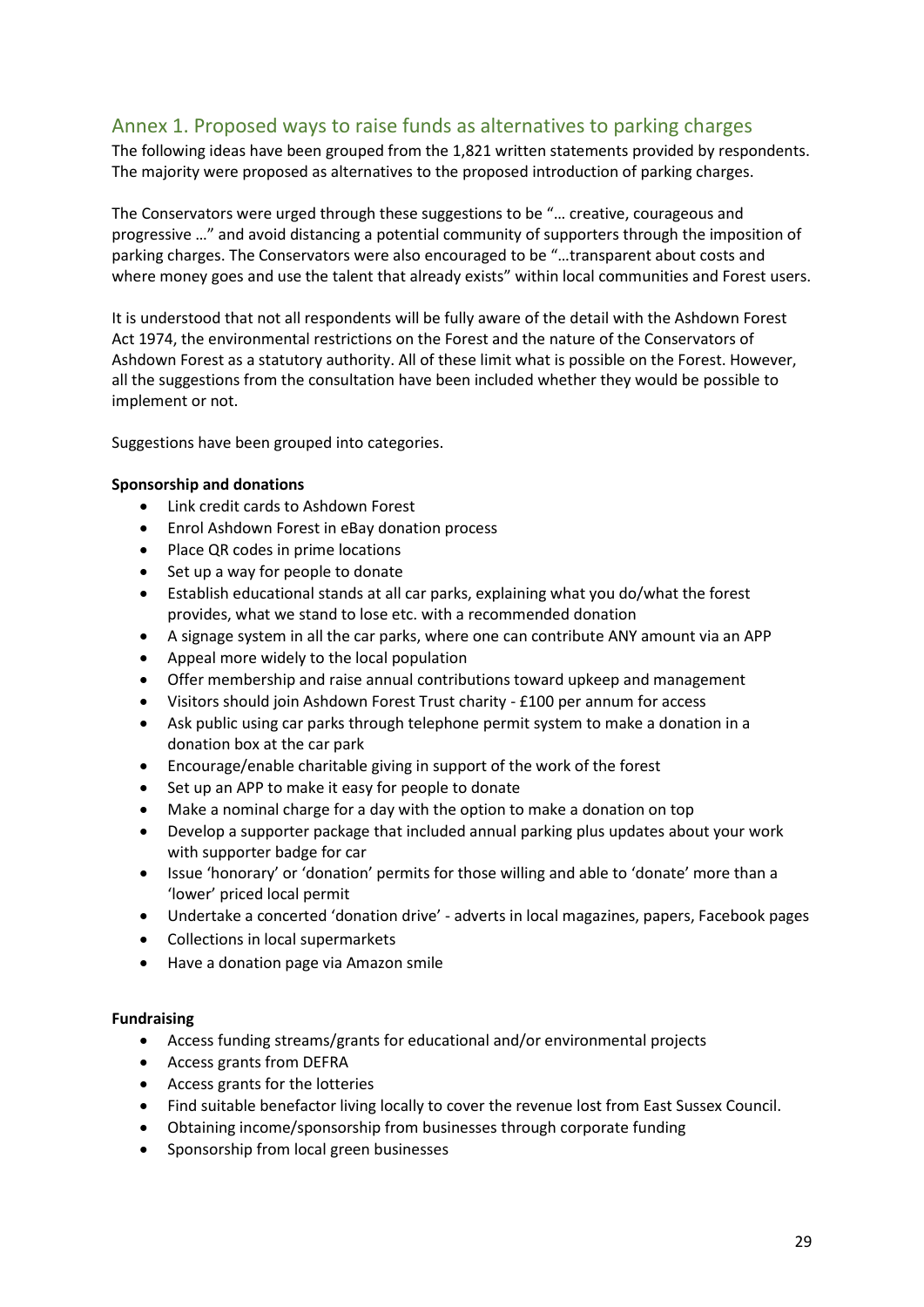• Sponsorship of car parks from local or national companies. A named wooden board underneath the car park they are sponsoring

## **Events and activities**

- Give paid-for talks.
- Offer courses about the Forest and related interests
- Run paid courses to see and identify fauna and flora, fungi, birds, insects, etc.
- Promote special runs e.g., 'Pooh Bear Peaks Run' with running clubs that regularly use the Forest
- Run fun events for children in school holidays to learn about nature through hands on projects
- Educational trips for children and adults
- Guided rambles and historical tours
- Teddy bears picnics, Easter egg hunts, Santa's grotto with reindeer
- Woodland craft days
- Concerts
- Art classes
- Seasonal events carol singing/Santa's grotto/Easter egg hunt/ Halloween festival
- Activities for families and children (around sustainability)
- Children's parties
- Art and craft workshops
- Pond dipping
- Pet zoo

#### **Facilities**

- Establish family interactive building, learning spaces.
- Have a tasteful tea stall with ability to donate to the upkeep of the Forest.
- Spaces for coffee outlets/small cafés (moveable) at the car parks
- Letting out an area for Forest Schools,
- Advertise the Ashdown Forest Centre more widely and stock local produce and items for sale that relate to the Forest and its surroundings
- Cafe provisions and toilets would be highly lucrative at the most popular sites
- Increase range of products at the Forest Centre
- The visiting centre needs extending with more to attract
- Ashdown forest made gifts and memorabilia to sell
- A dog agility course
- A parkour course
- Nature gyms
- Set up a cafe or restaurant
- Set up a hostel for walkers
- Set up an iron age or roman interactive village/museum telling the history of the area to match the school curriculum and have a steady flow of school visits
- Set up an adventure park (to include parking fees)
- Set up a sustainability centre to inspire, encourage and educate local people (link to school curriculum and invite school parties; link to Plumpton college to share information/ students/resources).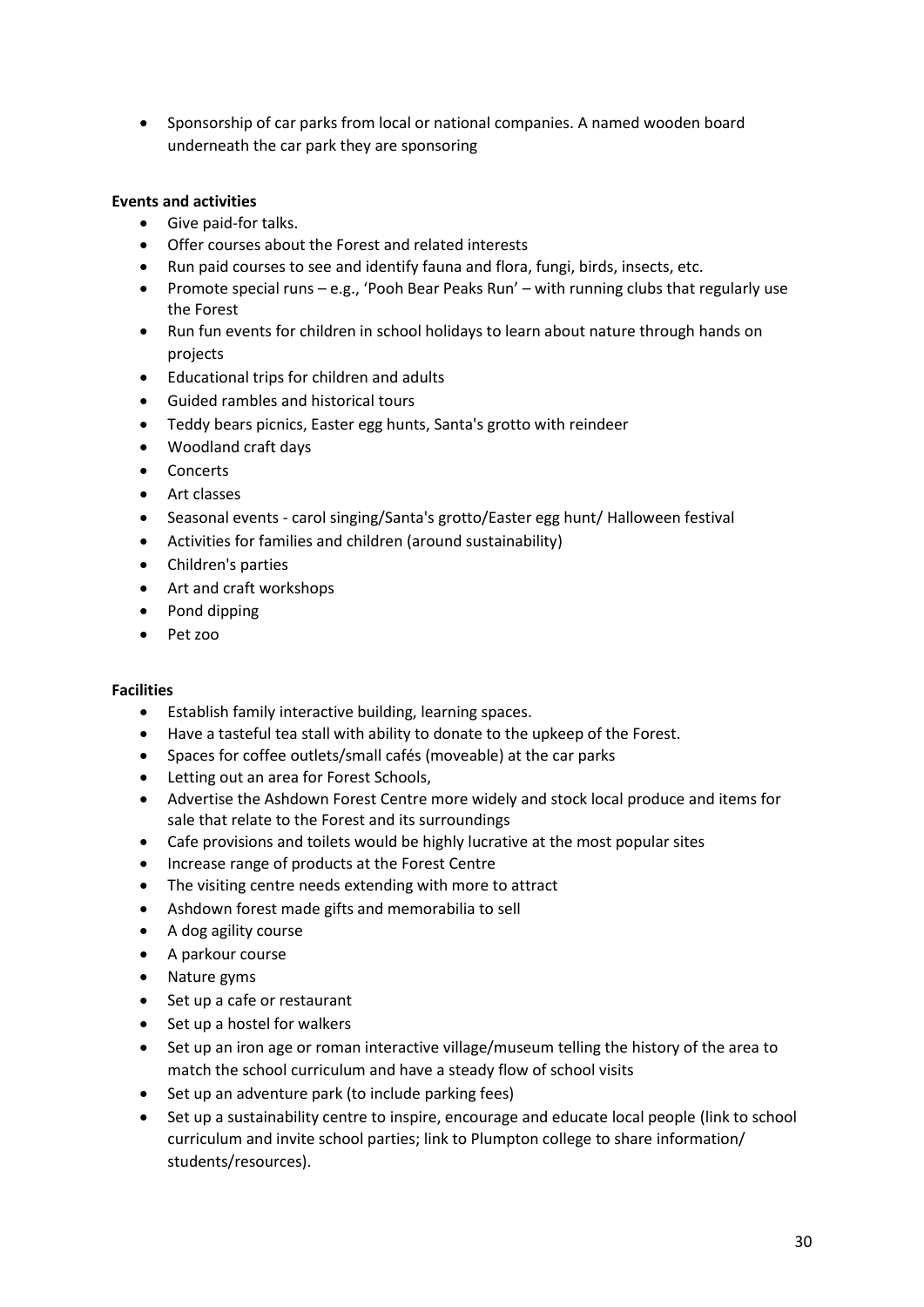- A good hot lunch location
- A better, more central visitor centre to generate income to exploit amazing view, great for wet weather

## **Land and resource-based commercial activities**

- Use the resources of Ashdown Forrest to create gifts such as birds houses and beehives
- Enterprises based on resources such as wood and grazing and attractions within Ashdown Forest.
- Create option for people to 'own' 2sq metres of the forest. Within that 'plot' they could bury things that are important to them, preserve the space for the future and pay for it.
- Sell the right to name any of the gates or bridges on the Forest after individuals willing to pay an annual fee. Or a lump sum for a name in perpetuity.
- Offer individuals or groups the opportunity to adopt a 100m2 block, thereby raising a sense of responsibility and care for the area
- Use Google Earth to produce a virtual map of the forest in 1m2/10m2 and ask people to donate a minimum amount to have a 10/20/30yr virtual square named after a loved one, or as a gift
- Keep 95% of the Forest be as wild and freely accessible as possible and use 5% for money making enterprises
- Public toilets (fee to be paid)
- Set up a pet cemetery
- Establish Ashdown Forest brewery
- Establish apiary and honey production

## **Charge for use**

- Charge Horse riders £1,000 to use Ashdown Forest
- Charge sightseeing £500
- Charge visitors to use the Forest
- Charge for parking on Winnie the Pooh Car Parks
- Make Ashdown Forest known as a film location for which charges could be made
- The annual riding permit could be increased as the current charge amounts to only a few pounds a week to ride in such beautiful surroundings
- Wedding venue: Buckhurst Park charges £3,950 for putting up a marquee on their lawn. Clients must provide everything. Broadstone car park would be ideal.
- Improve or extending the Education Barn for weddings/events
- A dog walking pass

## **Cycling related**

- Allow people to cycle around certain areas of the forest, charging a fee to enter
- Charge for cycling events
- Charging to access small parts of the forest for off road cycling
- Open Ashdown Forest to mountain bikers perhaps in a similar format to the horse riding using a ticketed/permit system on certain routes/purpose-built trails
- Lease land to facilitate activities
- Managed mountain biking routes, food and snacks available undercover, toilets, wash down points and water points.